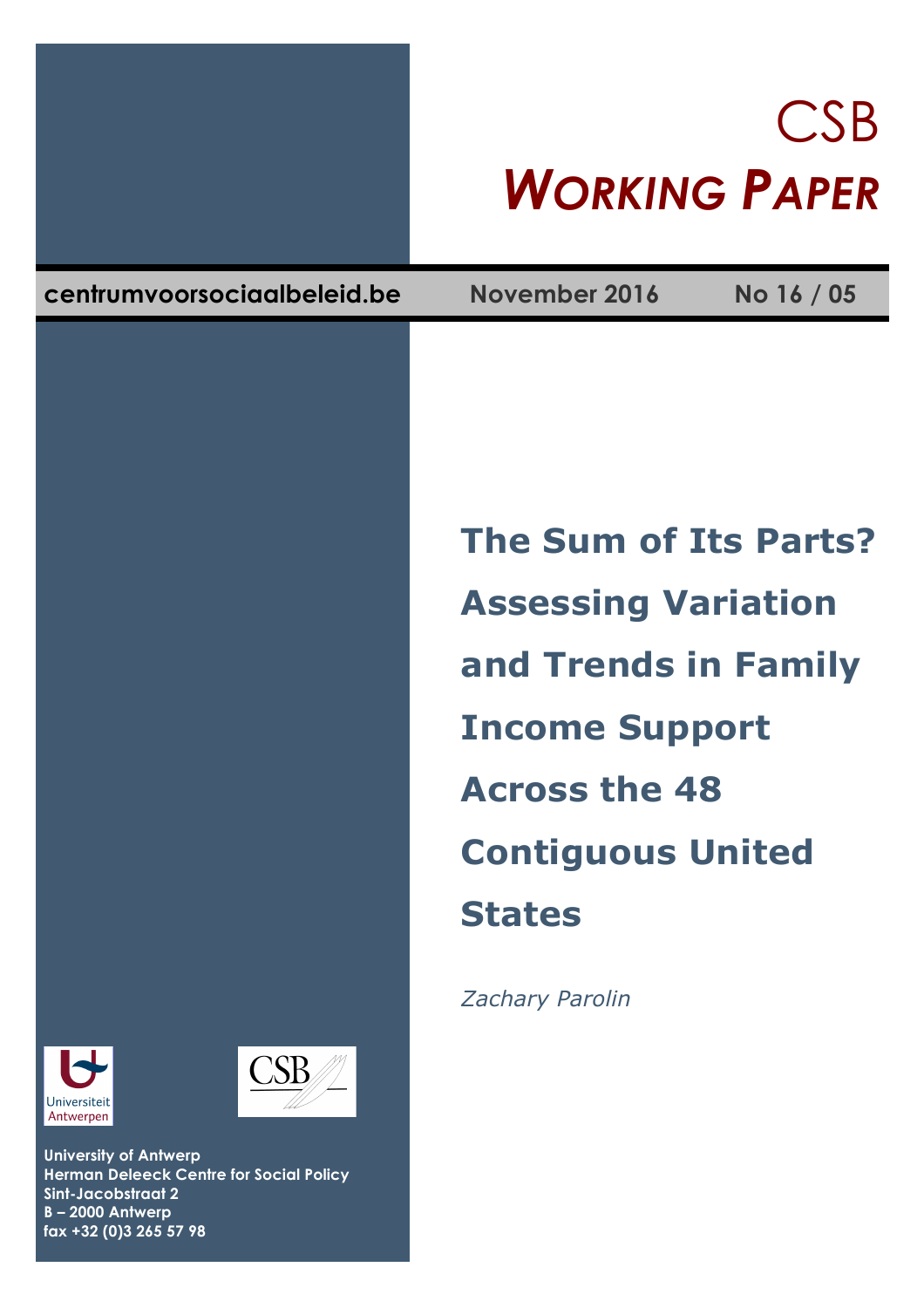The Sum of Its Parts? Assessing Variation and Trends in Family Income Support Across the 48 Contiguous United States

# **Zachary Parolin**

Working Paper No. 16 / 05 November 2016

## **ABSTRACT**

Against the backdrop of increasing signs of state-level divergence in social and labor market policies, this study sets out to capture the extent of variation of family income support across the 48 contiguous United States (all but Alaska and Hawaii), as well as how states' income protections have evolved since the 'devolution revolution' of the mid-1990s. To achieve this, simulations of family income support are calculated for working and jobless lone-parent families in each state in 1994 and 2014. The findings point to a common trend across states of declining income support for jobless families, but increasing net incomes for lone parents who work full-time at minimum wage. The simulations also reveal significant differences in the adequacy of protections offered to loneparent families across the American states; moreover, the evidence suggests that states have increasingly diverged with respect to certain instruments of family income support between 1994 and 2014. As the study details, these trends emphasize a potential need for more dissected analyses of the United States when the country is embedded into comparative social policy research. Shifting the unit of analysis from the federal to state level challenges unitary conceptualizations of the nature of U.S. family policy institutions.

**Keywords**: family income support, minimum income protections, child poverty, family policy, welfare reform

### **Corresponding author:**

*Zachary Parolin* Herman Deleeck Centre for Social Policy (CSB) Faculty of Political and Social Sciences University of Antwerp Email: zachary.parolin@uantwerpen.be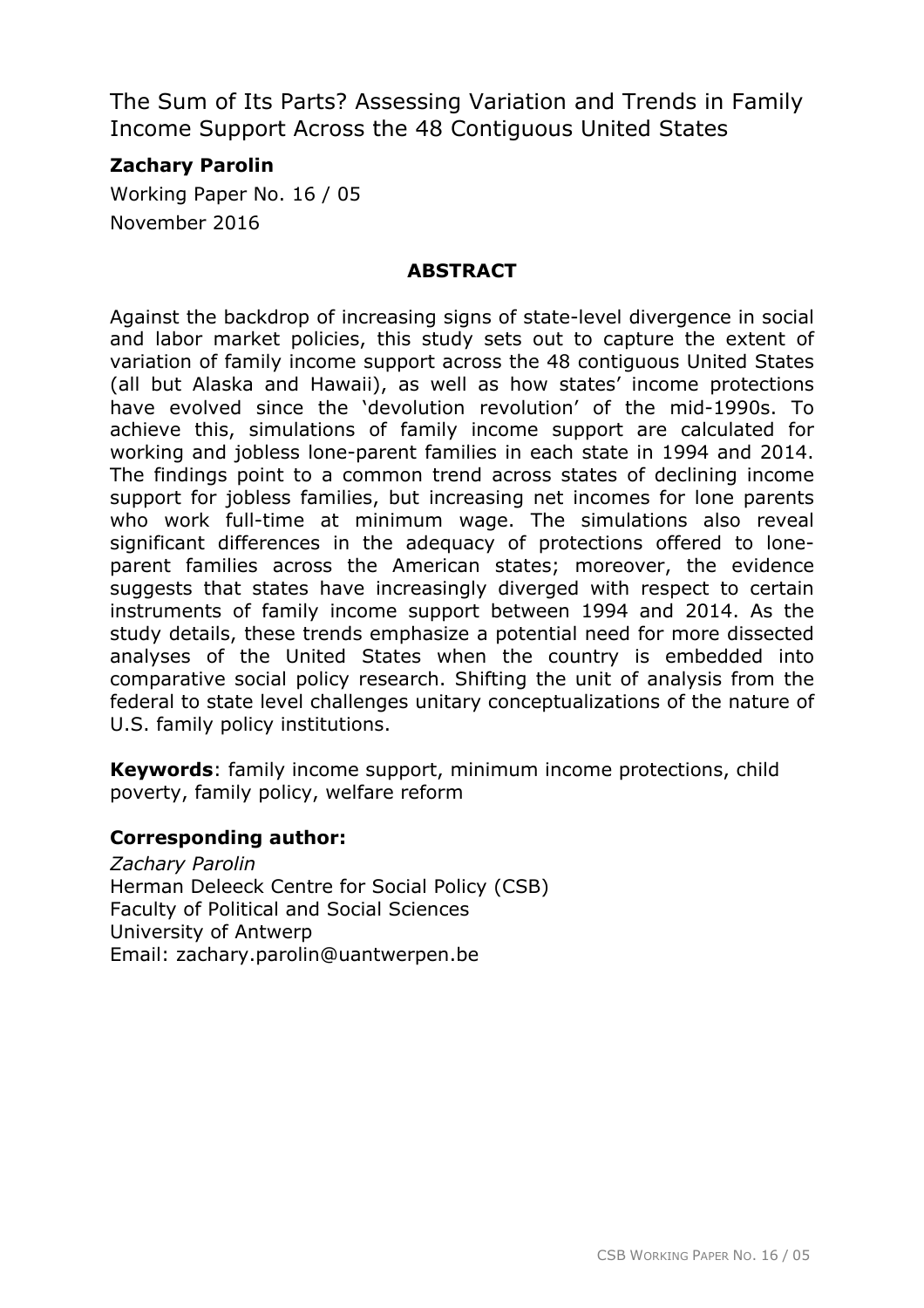# 1. Introduction

In April 2016, two of the largest United States – California and New York – ratified legislation that would, over time, increase the statutory minimum wage for non-tipped workers to \$15 per hour. Pending an increase in the federal minimum wage (set at \$7.25 per hour since 2009) prior to the full phase-in of the two states' new laws, the shift will mark the first time in modern American history when statutory minimum wage levels in a particular state will more than *double* the federal standard (U.S. Department of Labor, 2015).

These deviations in the wage floor underscore the diversity of social and labor market policies among the 50 states. Since the beginnings of the post-New Deal welfare state, in fact, substantial cross-state differences have existed in the generosity and accessibility of social programs; in 1939, for example, benefit payoffs within the Aid to Dependent Children cash welfare program ranged from an average monthly allowance of \$2.46 per child to a mother in Arkansas to \$24.53 per child for a mother in New York (Cauthen & Amenta, 1996).

Signs of state-level social policy divergence have continued, and perhaps intensified, in more recent decades. In the mid-1990s, the federal government granted increasing administrative authority to the states with respect to cash assistance for vulnerable families (DeParle, 1994). This era of decentralization, part of the so-called 'devolution revolution' (Nathan & Gais, 2001), premised that each state, rather than the federal government, ought to be able to more effectively serve the interests of its constituents and thus, should have greater discretion over the allocation of public resources (Meyers, Gornick & Peck, 2001, pg. 459; Obinger, Leibfied, & Castles, 2005). In the two decades following, many states would increasingly exert control over social and labor market policies, ratifying state-level increases in the statutory minimum wage, supplements to federallyadministered refundable tax credits, work-preparation programs, childcare subsidies, and even paid sick and family leave policies<sup>1</sup>.

Despite these signs of increasing divergence across the United States, only a handful of studies in comparative social policy research have adopted the states, rather than the aggregate of them, as the primary unit of analysis in examining policy sets, social risks, or institutional changes across the country. From classifications of welfare state regimes (most prominently in Esping-Andersen's 1990 and 1999 works) to a range of cross-national evaluations of social outcomes, the U.S. is most often studied as a singular unit  $-$  a habit that may have been historically appropriate to produce countrywide generalizations, but one that becomes increasingly blurrier as state-level institutions and actors continue to guide the country's constituent parts toward different directions.

Shifting the focus to the state level, where many redistributive policies in the U.S. are negotiated and administrated, this analysis sets out to determine how a more dissected approach to studying the country might alter our understanding of its social policy landscape.

As a starting point, state-level family income protections are measured from 1994 to 2014 to empirically assess the extent of state-level diversity in the provision of family income support, as well as whether that diversity has intensified since the mid-1990s.

<sup>&</sup>lt;sup>1</sup> Since 2012, the number of states offering paid sick leave policies has iumped from zero to five (Work & Family Legal Center, 2016).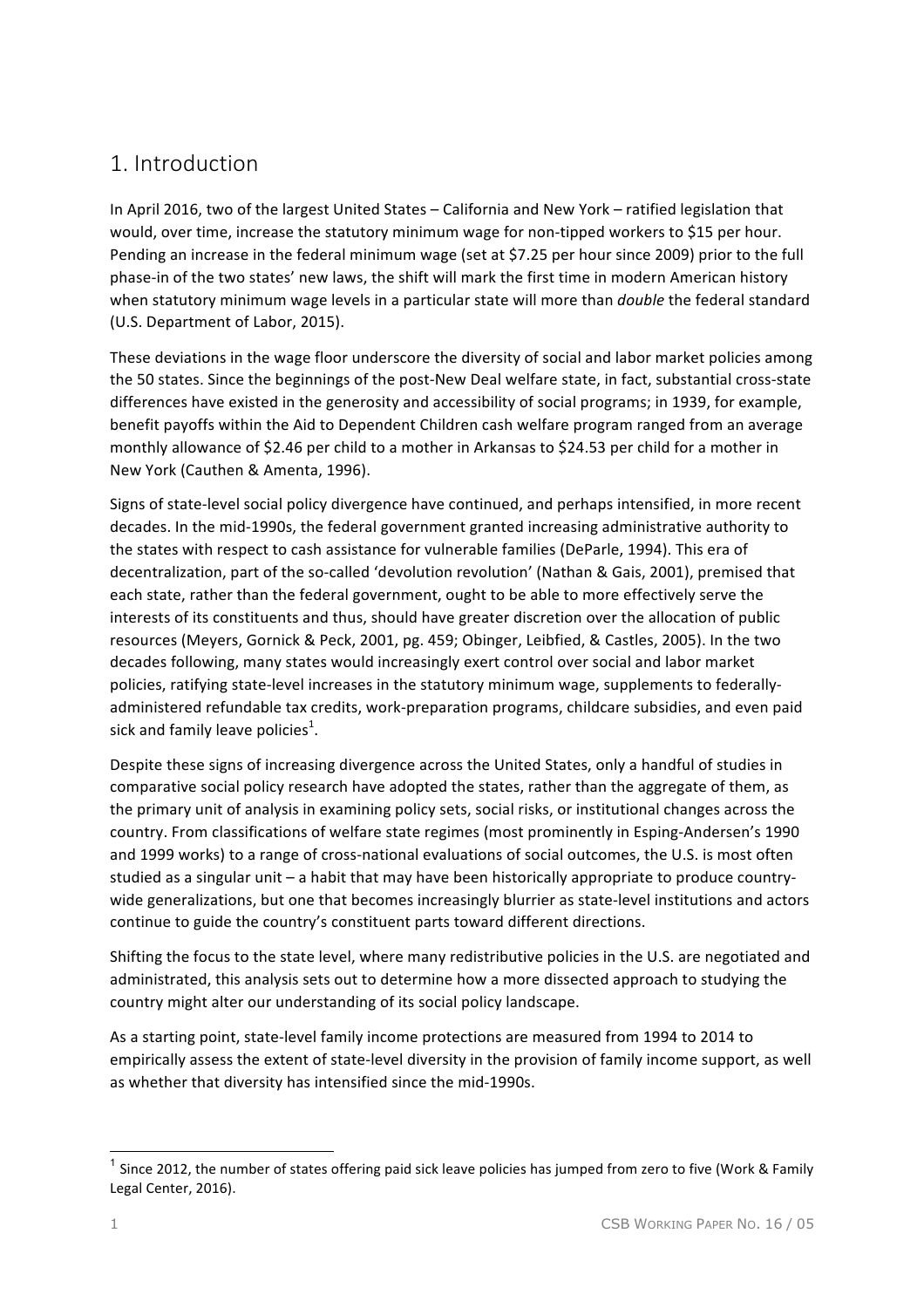Policy simulations are performed for a lone-parent, two-child household in each of the 48 contiguous states (all U.S. states except Alaska and Hawaii) in two scenarios: first, in which the lone parent is working full-time at the state's respective minimum wage (or federal minimum, if higher) and, second, in which the lone parent is out of work and relying on social assistance benefits. Certain assumptions made regarding age, ability, and sources of income are detailed in *Section 3*.

The set of calculations is performed first in 2014, the most recent year for which all data is available, to examine how the 48 United States rank relative to European Union Member States when assessed at the state level rather than federal level. To what extent does shifting the unit of analysis alter our understanding of U.S. family income protections relative to European counterparts?

Repeating the same simulations in 1994 -- two years prior to the legislation that further devolved family-oriented cash assistance to the states – helps to determine whether (and if so, to what extent) states have diverged with respect to their income support systems during the two decades after the devolution.

Evidence of divergence in family income protections may suggest an increasing relevance of a focus on the states and state-level policy decisions in evaluating and improving U.S. family income dynamics. The existence of increasing state-level variation may also provoke several other puzzles to be explored: to what extent do differences in social protections across states translate into different social outcomes? Does disaggregating the country into its constituent parts alter our understanding of how the U.S. should be embedded into comparative social policy analyses? And if divergence over time is evident among the states, can theories and concepts advanced in comparative social policy literature be applied to explain it?

This analysis merely serves as a starting point to such questions and proceeds as follows: Part 2 summarizes prior comparative research on U.S. family income support, while Part 3 explores whether signs of increased state-level divergence of social and labor market policies calls for a shift in the unit of analysis from the federal to state level. Part 4 explains the methods used to calculate the family income protections, and Part 5 presents the results and relevant findings for variance of income protections in 2014. Part 6 measures how these income protections have changed since 1994 and the extent to which states have diverged with respect to their social policy outputs. Finally, Part 7 concludes with a discussion of the findings and the pertinent challenges for future research that aims to include the U.S. into comparative social policy analyses.

# 2. Evaluations of Family Income Support in the United States

Comparative analyses of family policy and income support systems have been integral to understanding the mechanisms influencing family and child wellbeing across time and place. Comparative studies focused on child poverty, for example, have detailed the relative importance of tax and transfer polices in alleviating families' economic insecurity (Rainwater & Smeeding, 1995), the effect of demographic trends on poverty outcomes (Betson & Michael, 1997), the relationship between macroeconomic factors and family incomes (UNICEF, 2014), and a range of additional insights.

Relative to other OECD Member States, the U.S. is generally recognized as less generous in its provision of income support for vulnerable families (Rainwater & Smeeding, 1995; Smeeding & Thevenot, 2016). In 2014, for example, one in every five American children lived in a household with an income level less than half of the national equivalised median (a commonly used poverty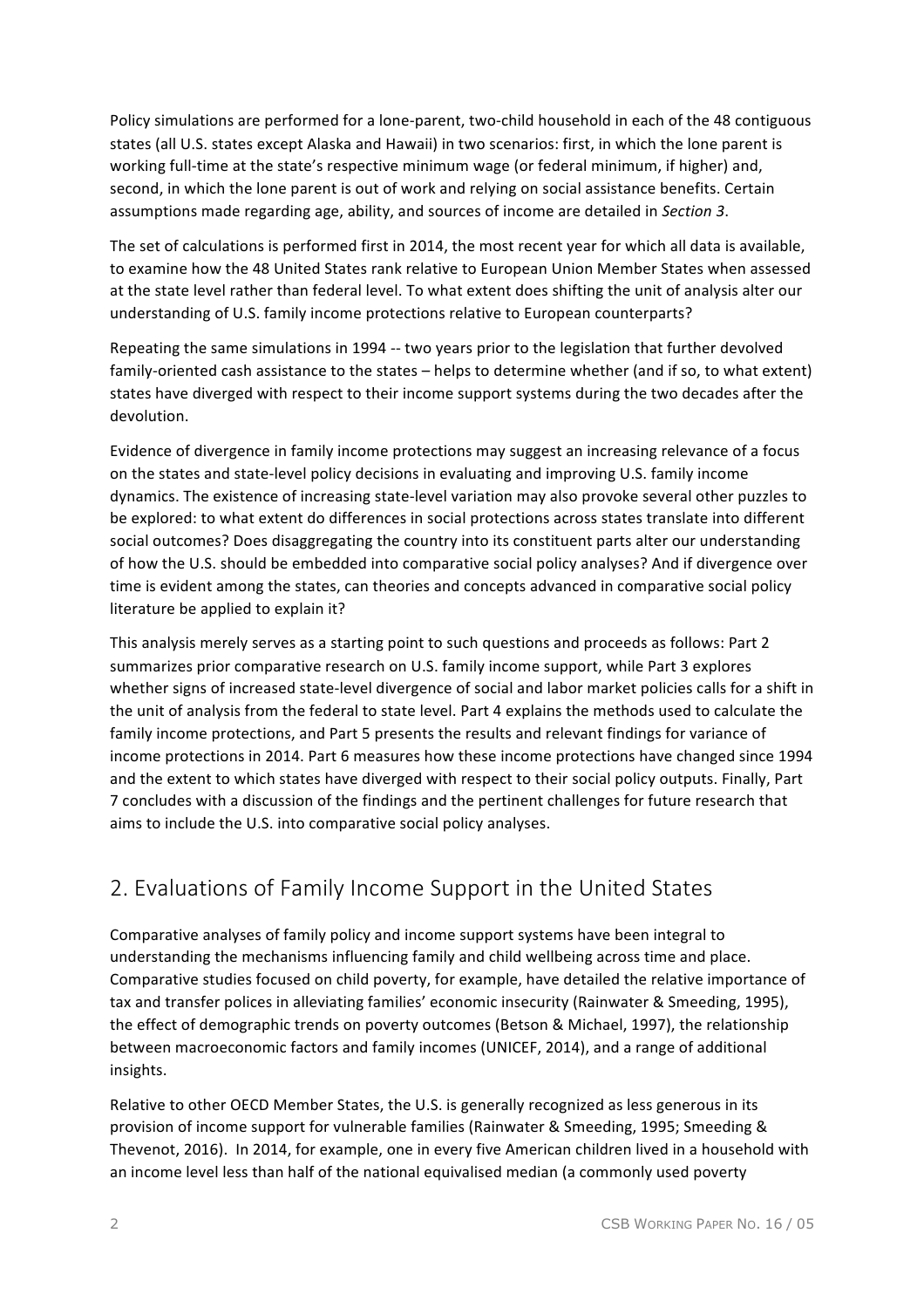threshold), according to data from the Luxembourg Income Study. The proportion of children in the U.S. below the poverty line exceeded that of Germany (10%), the Netherlands (4.9%), France (11.4%), and other Western European countries, and was also higher than the rates found in Canada (14.4%), the United Kingdom (8.8%), and Australia (14.4%).

Analyses of family policy simulations – which capture the intended effects of wage standards, tax systems, and transfer programs on family incomes - have sought to understand the policy dynamics behind these variations in child poverty rates (as well as other family-related income trends). This focus on policy design, as opposed to outcomes, narrows in on the particular intent of the policies in each polity; thus, the resulting values provide a direct reflection of how social and labour market policies in a given place at a given time are designed to support and/or protect the financial situation of a household at the lower end of the income distribution.

One series of these studies focuses on 'minimum income protections', or the net value of income support that a household would receive if the head of household were jobless and without other sources of income. These 'last resort' benefits can help prevent spells of deep poverty and reduce income disparities at the bottom of the income distribution (Immervoll, 2009). Moreover, they're understood, at least in the European context, as a fundamental preserver of social rights and human dignity (ibid.).

Building off the assessments of minimum income protections, Cantillon & Marchal (2016) and Marchal & Marx (2016), among others, have also calculated the net value of income support for working families. Whereas the minimum income protections focus on the state's role in transferring income to the jobless, these assessments of net incomes for working families evaluate the adequacy of employment (in combination with any potential social transfers to which the working household may be still be entitled) in lifting households above their state's respective poverty threshold.

This study adopts both approaches, first assessing the family's net income if the lone parent were to be working full-time at the state's effective minimum wage and, secondly, calculating the minimum income protections for a jobless lone-parent family in each of the 48 contiguous United States.

This focus on family income protections within each of the United States differs from the singular portrait of the country that has typically been drawn in previous cross-country analyses. Among the existing datasets comparing minimum income protections across countries, for example, only one --CSB MIPI<sup>2</sup> -- includes more than one of the United States (three, in fact: Nebraska, Texas, and New Jersey). 

In one evaluation of the CSB MIPI data, these three states are ranked alongside EU Member States based on the adequacy of their minimum income protections to lift certain family types – such as a lone parent with two children - above the nation's respective poverty threshold, defined as 60% of equivalised national median household income (Cantillon & Marchal, 2016).

Compared to minimum income protections for lone parents across European welfare states, the three United States examined in their study each fall toward the bottom of the rank order, covering approximately a third of the U.S. poverty threshold for lone-parent families in 2012 (Ireland and Denmark, in the most distant contrast, provided minimum income protections that eclipsed their respective poverty thresholds).

<u> 1989 - Johann Stein, fransk politik (d. 1989)</u>

 $2$  A data set hosted by the Herman Deleeck Centre for Social Policy at the University of Antwerp (Van Mechelen et al., 2011).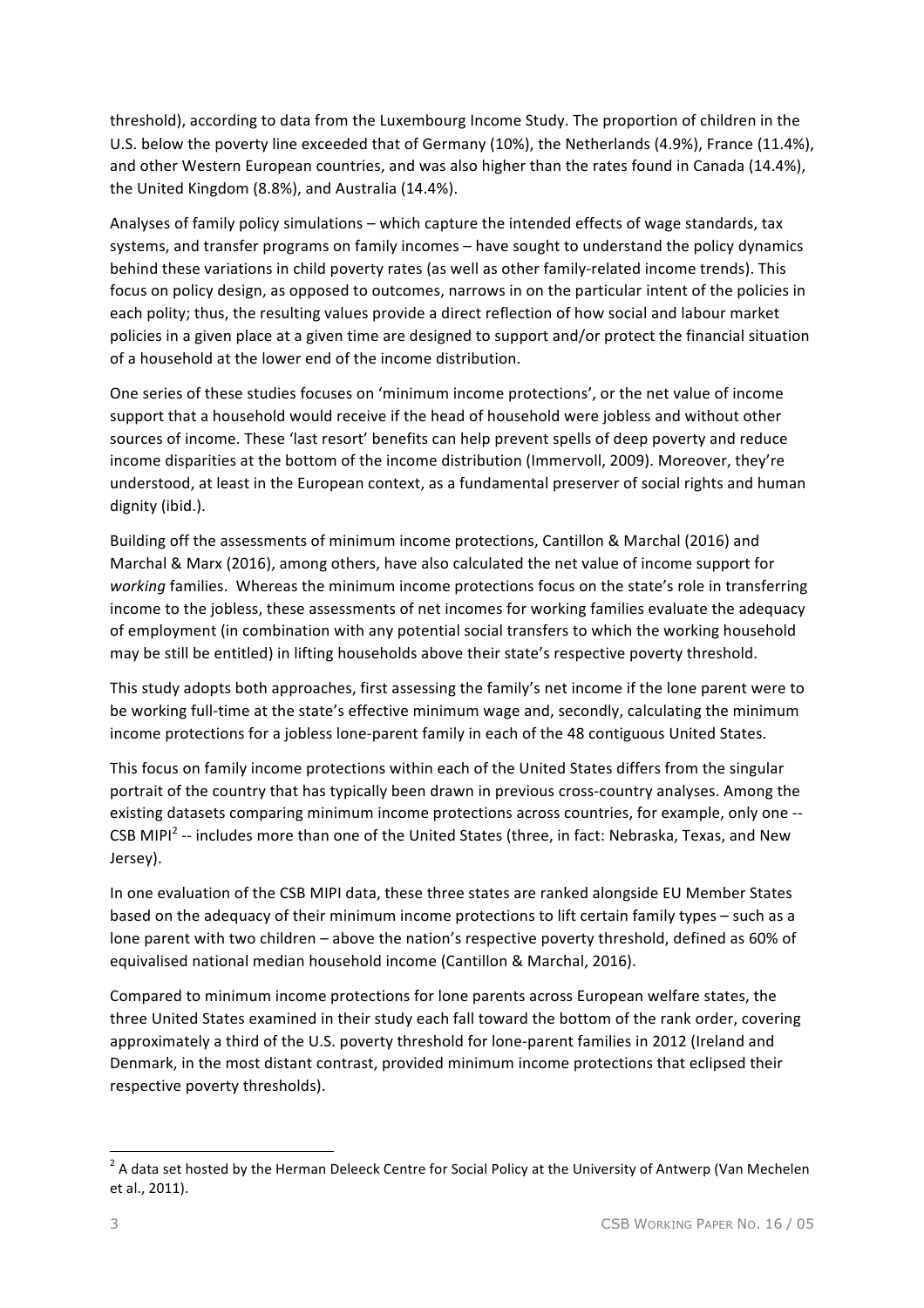For lone parents at full-time minimum wage work, however, the rank order of the three American states is scattered among the European states in the authors' analysis, covering between 89% and 99% of the poverty threshold.

Notably, the three states that the authors selected do not represent the full extent of variation with respect to the 50 states' cash assistance values, minimum wages, or supplements to the Earned Income Tax Credit (EITC) – each of which can be expected to widen the differences among the states. Moreover, the latest wave of CSB MIPI data covers the year 2012, during which states' income protections were inflated due to several temporary benefit enhancements (passed as part of the American Recovery and Reinvestment Act, or ARRA, in 2009) that have since expired (Falk, 2014; Crandall-Hollick, 2012; Nord & Prell, 2011).

Considering the role of state legislatures in shaping wage-setting, work-supporting, and redistributive policies across the U.S., a more thorough and accurate accounting of state-level policy diversity, as well as how this diversity has evolved over time, is critical to evaluating family income and poverty trends within the country. This is especially true as states continue to show signs of divergence in their mechanisms for supporting low-income families.

# 3. Signs of Divergence in State-Level Family Income Support

That states vary in their sets of social and labor market policies is neither new nor unexpected. The differing nature of institutional conditions, political actors, and organized coalitions have shaped the evolution of state-administered social programs and family income protections since at least 1935, when Aid to Dependent Children  $(ADC)$  – one of the earliest federal cash assistance programs for American families – passed as part of the Social Security Act (Committee on Economic Security, 1935; Amenta & Carruthers, 1988).

Differences in racial legacies, patronage systems, and administrative capacities led to immediate and lasting differences in ADC provision (Cauthen & Amenta, 1996; Quadango, 1994). As noted in the *Introduction*, the variation showed not only in program quality, but also in the value of the cash assistance provided: average benefits in New York were 10 times greater than the average amount provided in Arkansas (Cauthen & Amenta, 1996).

In the 1990s, states would again be granted increasing authority over the provision of cash assistance for low-income families. The implementation of the Personal Responsibility and Work Opportunity Act (PRWORA) -- part of then-President Bill Clinton's campaign pledge to "end welfare as we know it" (DeParle, 1994) – included the introduction of the Temporary Assistance for Needy Families (TANF) program, which not only enacted stricter time limits and work participation requirements for welfare recipients, but also altered the "fundamental balance in the federal-state partnership" (Page & Larner, 1996, p.25). The devolution of authority mean that states would now control TANF's categorical eligibility requirements, work participation standards, and the allocation of a federallyprovided 'block grant', which could be spent addressing any of the program's broadly defined goals – such as decreasing out-of-wedlock pregnancy or promoting the formation of two-parent families (Parolin & Wiseman, 2016).

Whether due to enhanced legislative authority or more intensive and localized political pressures, states would continue to demonstrate signs of social policy and labor market divergence throughout the subsequent two decades. In 2014, 22 states offered statutory minimum wage levels higher than the federal minimum, compared to only five such states in 1994 (U.S. Department of Labor, 2015).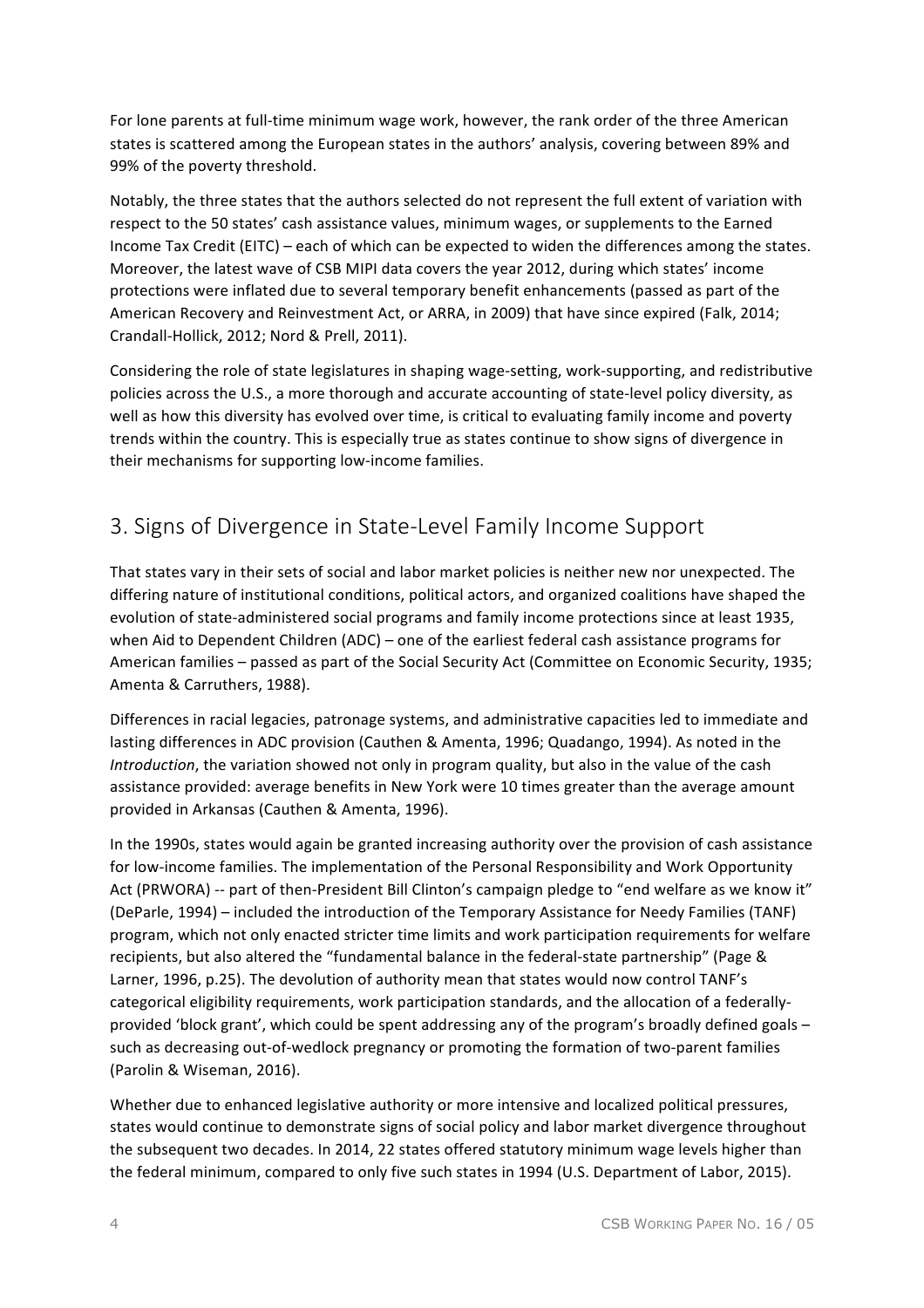Similarly, 23 states offered state-level supplements to the federally administered EITC in 2014, compared to just eight states in 1994 (Internal Revenue Service, 2015).

Markers of divergence exist even when a more comprehensive set of state-specific policies are considered. Conducting a latent-variable analysis of 148 state-level policies across eight decades, for example, Caughey & Warshaw (2015) find that variation in states' "policy liberalism" – a measure of leftward ideological orientation - has steadily increased from 1936 to 2014.

Collectively, these policy changes suggest a potentially widening gap between the most and least generous sets of minimum income protections and income levels for working lone-parent families. Indeed, this study hypothesizes that divergence among states will have occurred from 1994 to 2014 with respect to the adequacy of income protections across states.

Notably, a focus solely on income support captures just one element of cross-state social policy variation. Acknowledged but not directly measured in this analysis is the ongoing state-level divergence in policies such as paid sick leave, paid maternity leave, access to affordable healthcare (Medicaid expansion, in particular), childcare provisions, housing benefits, the adequacy and reach of job-training programs, and other elements that may not directly add to a household's income but frequently play a supporting role in the wellbeing of low-income families. Thus, this analysis is not meant to produce the definitive conclusion on the extent of state-level diversity of social policy but, instead, an evaluation of how direct income support varies across states, and how this variation has changed since 1994.

# 4. Methods & Data

This study follows the CSB MIPI framework (Van Mechelen et al., 2011) for calculating family income protections for the 48 contiguous states. As noted, the states are first assessed in 2014 to provide an account of income protections after the expiration of the ARRA benefit enhancements, and then in 1994 to assess whether and how states have diverged over the past two decades with respect to certain indicators of their family income protections.

Focusing solely on policy inputs, as the construction of such packages does, allows for a closer analysis of the particular policy design and choices regarding minimum income protections within each state (Van Mechelen et al., 2011; Cantillon & Marchal, 2016). Similar to other simulations of minimum income protections, this analysis uses the *typical case* (or *model family*) simulation approach to determine the particular policies and benefit values to include within the calculation (ibid.). 

The model family used in the simulations is a lone parent household with two children. We assume that the lone parent<sup>3</sup> is 35 years old with children at the ages of 7 and 14. The practical implications of such assumptions mean the lone parent is an adult, but not eligible for pension benefits, while the children qualify as dependents, but do not deem the parent eligible for childcare subsidies. Loneparent families tend to be at a greater risk of poverty than other family types and are the primary target of benefits such as TANF; thus, this particular model family makes for an appropriate fit in comparing income protections across states and countries (Marx, Marchal & Nolan, 2012).

 $3$  In practice, this lone parent is most often a female, but this distinction is generally not relevant to the income support provisions measured within this analysis.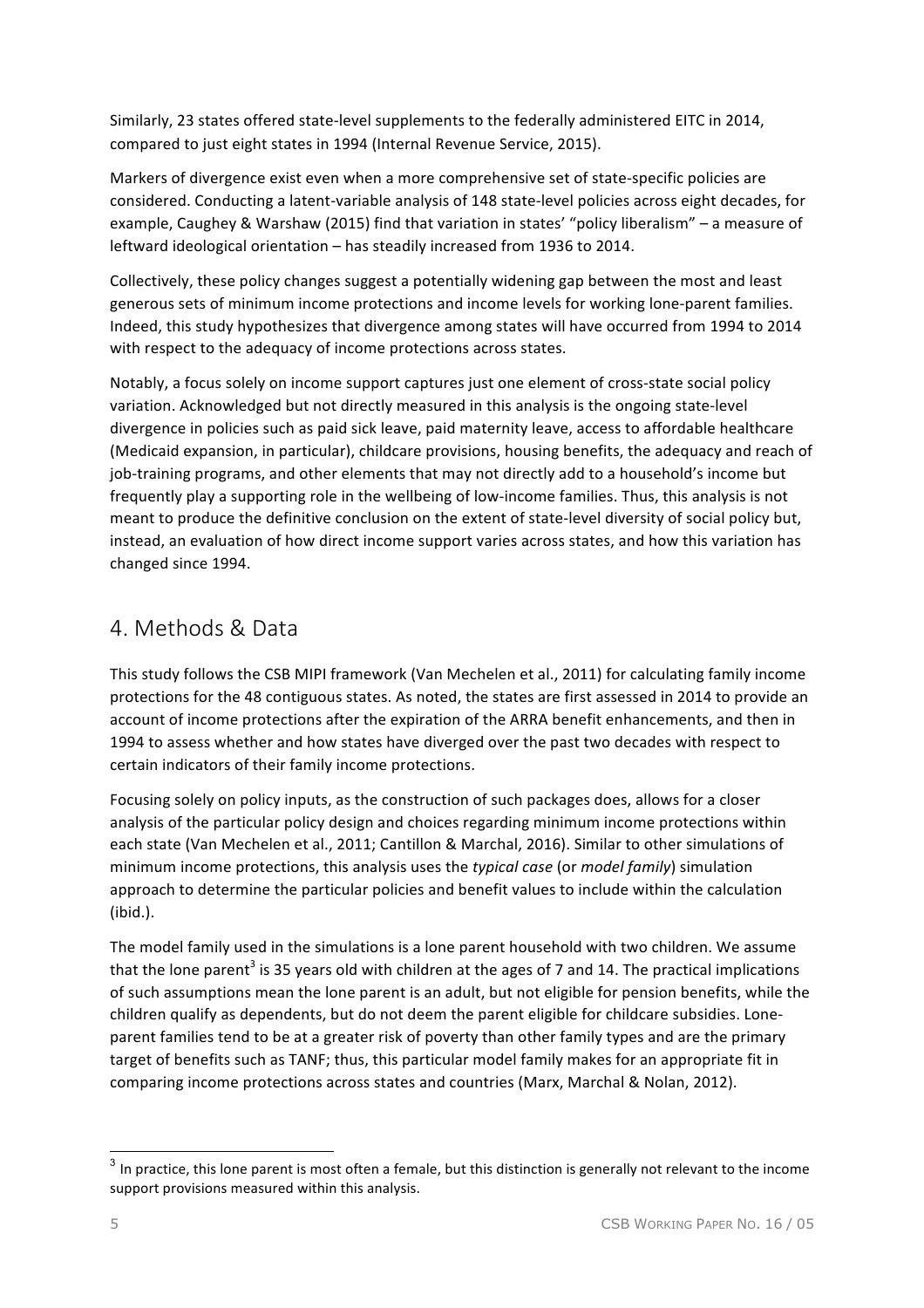Calculations of the minimum income package are conducted in two scenarios: first, in which the lone parent is working 40 hours per week at minimum wage, and second, in which the lone parent is jobless. In either scenario, it is assumed that the household has no savings, assets, or extraneous sources of income.

Table 1 outlines the policies and labor market characteristics included in the simulations. Relevant assumptions are listed below.

|                   | <b>Federal Policies</b>                                                                                                                                                                                                  | <b>State-Level Policies</b>                                                                                                                                              |
|-------------------|--------------------------------------------------------------------------------------------------------------------------------------------------------------------------------------------------------------------------|--------------------------------------------------------------------------------------------------------------------------------------------------------------------------|
| Working<br>Family | Minimum wage<br>٠<br>Federal income tax (including<br>٠<br>deductions & exemptions)<br>Earned Income Tax Credit (EITC)<br>$\bullet$<br>(Additional) Child Tax Credit<br>٠<br>Payroll tax (FICA)<br>Food Stamps/SNAP<br>٠ | Minimum wage (if higher than federal<br>minimum)<br>State income tax (including deductions &<br>exemptions)<br>State supplement to EITC<br>٠<br>AFDC (1994), TANF (2014) |
| Jobless<br>Family | Food Stamps/SNAP<br>٠                                                                                                                                                                                                    | AFDC (1994), TANF (2014)<br>٠                                                                                                                                            |

| Table 1: Policies included in minimum income protection simulations |  |  |  |
|---------------------------------------------------------------------|--|--|--|
|                                                                     |  |  |  |

Note that not all states offer each of the policies listed in the "State-Level Policies" column. Certain states, for example, do not charge an income tax, while fewer than half offer state supplements to the EITC, the federal wage-subsidy program that began in 1975 (Hungerford & Thiess, 2013). Though increasingly rare, some states (or cities and regions within states) offer General Assistance (GA) benefits for "those who are very poor and do not qualify for other public assistance (Schott & Hill, 2015). These benefits, however, are typically targeted at individuals without children, as most families would be able to access TANF or other assistance; thus, GA benefits are not included in the calculations presented.

When the lone parent is working, it is assumed that he or she is employed in a non-tipped profession and thus the standard minimum wage is used as opposed to the separate value for tipped employees.

Though considered a near-cash benefit, Supplemental Assistance Nutrition Program (SNAP, formerly known and commonly referred to as "Food Stamps") is typically included into assessments of income protections and is also included here (Hoynes, McGranahan, & Schanzenbach, 2014). The calculations factor in standard deductions in the benefit calculation for SNAP, but do not include housing-cost deductions. This may slightly understate the value of SNAP benefit awarded for families with higher housing costs. Though participation rate of SNAP varies widely among states, it is assumed that this model family elects to participate, when eligible, in each of the state simulations.

Aid to Families with Dependent Children (AFDC), the country's primary cash assistance program for low-income families, was changed to the more restrictive Temporary Assistance for Needy Families (TANF) program in 1996. With all TANF calculations, it is assumed that the family is in its third month of eligibility and, thus, not subject to benefit cuts or penalties that, for some states, might begin in subsequent months. It is assumed that the model family participates in TANF whenever he or she is financially entitled to do so (a generous assumption considering the very low coverage rate in certain states, as will be illustrated).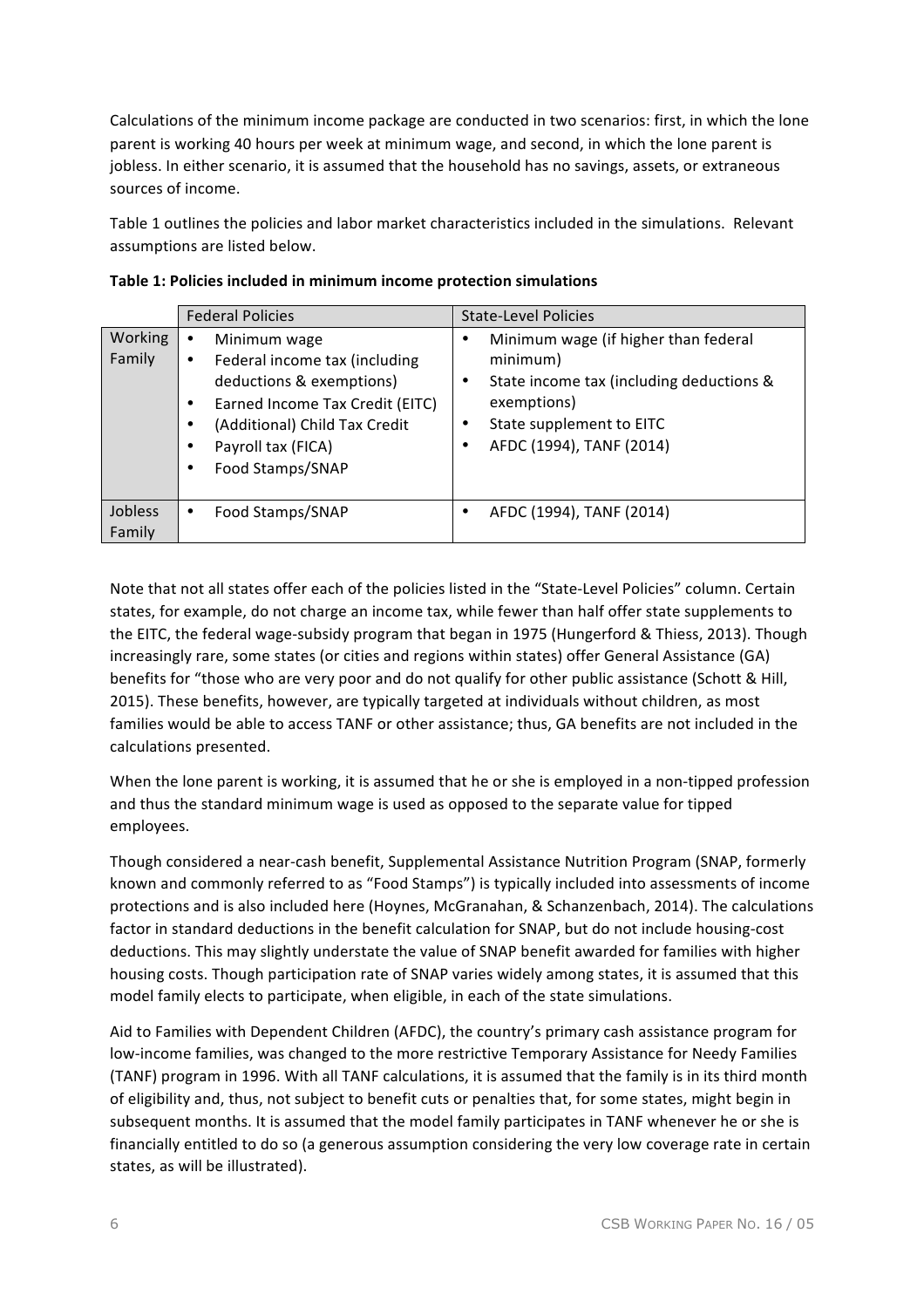Unemployment Insurance support is not included into the minimum income calculations. If the individual had been working prior to the stint of unemployment, he or she may qualify for Unemployment Insurance, the length and value of which would vary by state. In practice, only 23.1% of unemployed workers in the U.S. received Unemployment Insurance in 2014 (McHugh & Kimball, 2015). Additional details on the methods and data sources can be found in the *Appendix.* 

## 4.1. Setting the Poverty Threshold

The value of the income packages is expressed as a percentage of a 'relative' poverty threshold set at 60% of equivalised national median household income in 2014. This relative poverty threshold is selected for multiple reasons: first, it allows for more seamless comparison to EU and OECD countries, for which the relative measure tends to be the standard. Meanwhile, the official poverty measure used within the U.S. faces a range of conceptual and methodological detriments, which are detailed more thoroughly in Blank & Greenberg (2008) and Brady & Destro (2015), among other works. 4

This study adopts a common federal threshold for each of the states as opposed to using statespecific thresholds (based on 60% of each state's median income)<sup>5</sup>, as several methodological and conceptual issues exist in assigning each state its own poverty threshold.

From a methodological perspective, calculating reliable post-tax and post-transfer median incomes at the state level requires using multiple years of merged data to obtain adequate sample sizes for smaller states. Obtaining this average median income over a period of time (say, 2012-2014) can distort the study's aim of calculating the adequacy of income protections in a particular year.

On the conceptual front, it is difficult to make the case that the relative income situation of families in, say, Mississippi should *only* be compared to the income situation of other Mississippians; to do so would undermine the original conceptualizations of the 'relativeness' of poverty. Unlike the collection of nation-states of the EU and OECD, the 48 contiguous United States are comparatively homogenous with respect to "economic, trading, institutional, and cultural systems", as well as what are deemed to be "ordinary living patterns, customs and activities"  $-$  the reference points that Townsend (1979) establishes in his prominent advocacy of a relative conceptualization of poverty (pg. 50). 

A counterexample from Europe may clarify this issue of relativity: Given the range of differences – from language to economic institutions – between Germany and neighboring country of Czech Republic, it is sensible that poverty rates in these two countries, like all other EU Member States, tend to be set relative to their own median income as opposed to an EU-wide threshold; the contiguous United States, however, share fewer of these cross-state differences and, more fundamentally, are bound by a common federal law, legal structure, and nationality.

This is not at odds with the claim, as evaluated in this paper, that the states have undergone different social policy trajectories that may have led to substantially different policy designs and

<sup>&</sup>lt;sup>4</sup> While the Supplemental Poverty Measure offers a substantial improvement to the official poverty measure, it

still does not allow for the cross-country comparisons that this study aims to evaluate.<br>
<sup>5</sup> This is also the implicit process of nearly all poverty outcomes reported for the U.S.: comparing households in each state to a common nationwide poverty threshold. For those interested in the alternative, though, calculations of family income protections based on state-specific thresholds (using a 2012-2014 average of equivalised household median income) are available upon request to the author.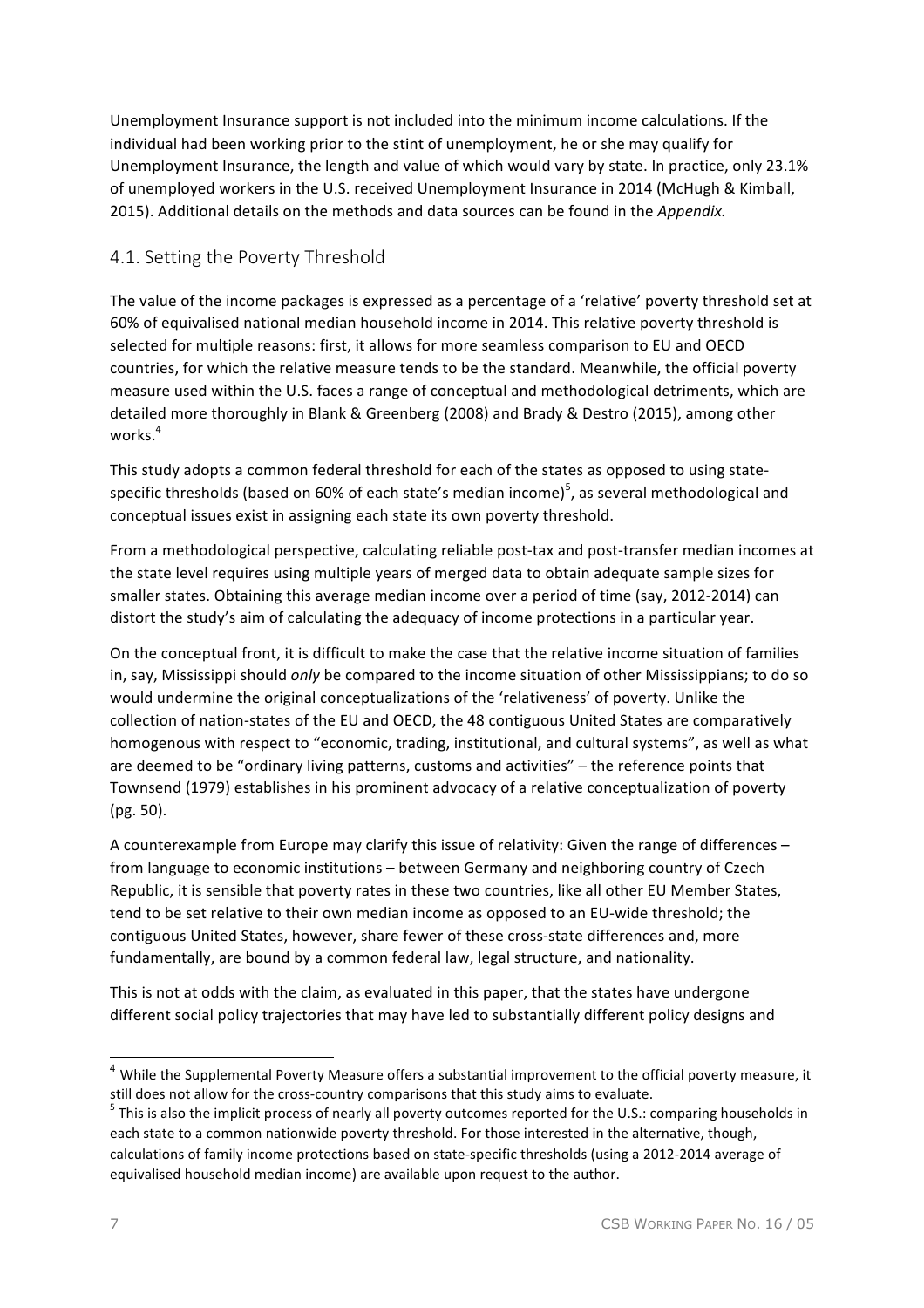social outcomes. Though the historical underpinnings of states' political institutions certainly vary and deserve more focus, the states' modern-day social and cultural makeups appear to have more in common than not, especially relative to the differences across EU and OECD nation-states. Thus, this paper works on the premise that the relative income situation of households in each state should be compared a poverty threshold derived from the average income situation of households across all states.

Data from the Current Population Survey Annual Social and Economic Supplement (CPS ASEC) is used to calculate this federal median income. Disposable household income is assessed, accounting for federal and state taxes (including property taxes, payroll taxes and refundable credits), public assistance benefits (including SNAP/food stamps benefits and energy subsidies), and other forms of earned and unearned income as captured in the CPS ASEC (full details can be found in the *Appendix)*. The modified OECD equivalence scale is used to maximize the comparability of the U.S. minimum income packages to similar calculations for EU and OECD countries.

# 5. Family Income Support in 2014

Calculations of family income protections across the 48 states are first presented for the scenario in which the lone parent is working full-time at minimum wage, followed by the scenario in which the lone parent is without paid employment. The maximum, minimum, and mean values of states' protection packages are shown to provide a succinct illustration of variation across the 48 states examined, though Figure 5.3 presents the values for all states. Data for all states can also be found in the *Appendix*.

### 5.1. Net Income for Lone Parents Working at Minimum Wage

The tax-based subsidization of low-wage work is a hallmark of the American system and, indeed, is an approach that carries over into each of the states examined (Marchal & Marx, 2016; Kenworthy, 2015). As Figure 5.1 shows, the federally administered EITC and ACTC programs increased net income by more than 30 percentage-points (relative to the poverty threshold) on top of the income gained from work for a lone-parent, two-child family in 2014. These refundable tax credits, as well as SNAP benefits, increased net income to an average of 90.5% of the poverty threshold across the 48 states examined.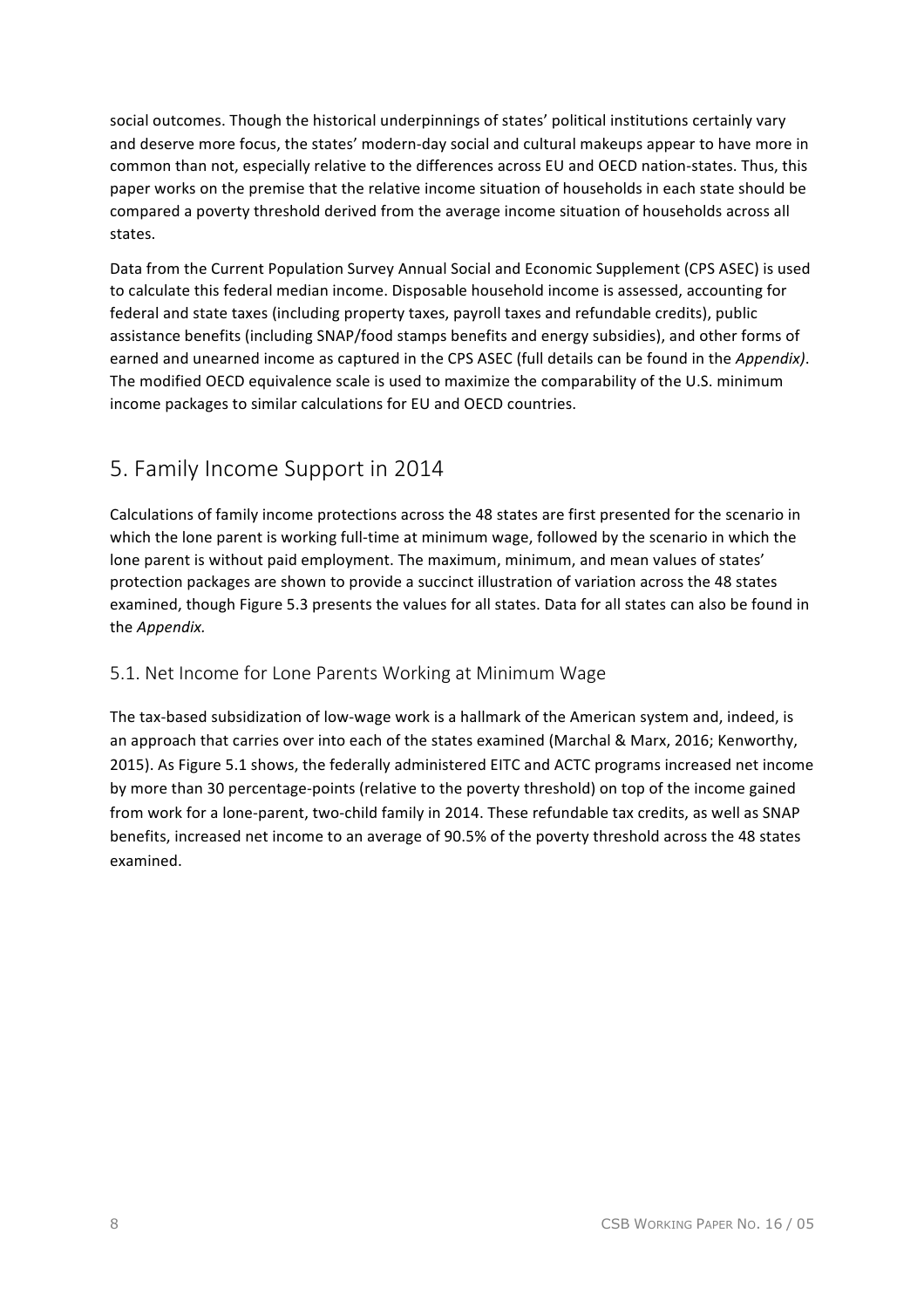



Still, state-level supplements to the EITC and differences in statutory minimum wage levels lead to notable differences across states' minimum income protections for working lone parents. Full-time work at the federal minimum wage (\$7.25 in 2014, illustrated in the case of Mississippi in Figure 5.1) lifted the household to just over half of the poverty threshold prior to accounting for taxes and additional transfers. Vermont's \$8.73 per hour minimum wage in 2014, on the other hand, lifted income to 65% for the working lone parent, prior to taxes and additional transfers.

Vermont was also one of 23 states in 2014 to offer a supplement to the EITC, matching, in this case, 32% of the federal benefit in the form of a refundable tax credit. As the figure above illustrates, Vermont's EITC supplement boosted net income for this working lone parent by an additional 6.2 percentage-points relative to the poverty threshold – making it one of only two states (Connecticut being the other) to offer income protections that push this family type across the poverty threshold at full-time, minimum wage work.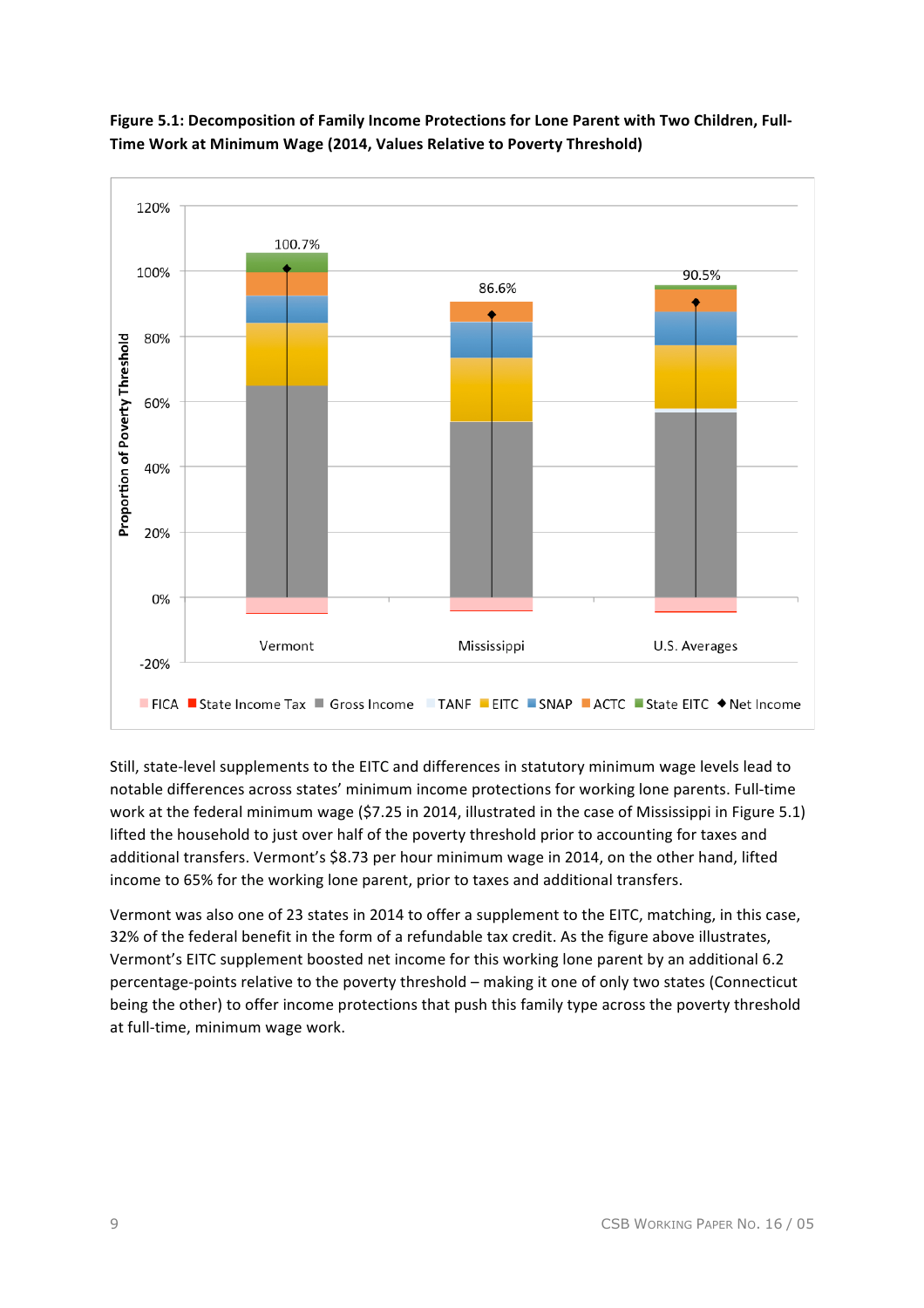## 5.2. Minimum Income Protections for Jobless Families

In each state, a jobless lone parent of two children would initially be eligible for both TANF and SNAP. $^6$  Though the calculation for the federally funded SNAP benefit is the same across states, benefit values and certain eligibility restrictions for TANF are determined by each state individually.





As Figure 2 shows, TANF values varied widely across the U.S. in 2014, ranging from about 8% of the poverty threshold (\$170 per month) in Mississippi to about 33% of the poverty threshold (\$770 per month) in New York.

The maximum value of the federally-administered SNAP benefit is the same across the 48 contiguous states (\$511 per month for a family of three in 2014), though the actual amount awarded is based on an income definition that takes into account the level of TANF cash assistance that a household has received (Falk, 2014). As a result, SNAP benefits are generally higher in states with lower TANF benefits, and vice versa; still, the differences in the allotted SNAP benefits are not sufficient to offset the vastly different TANF values in states such as New York and Mississippi, as Figure 5.2 shows. In 26 of the 48 states examined, food stamps from the federally-administrated SNAP program made up a larger proportion of minimum income protections than assistance from state-administered TANF.

<u> 1989 - Johann Stein, fransk politik (d. 1989)</u>

 $6$  Again, we assume that the lone parent has not previously accessed SNAP or TANF for longer than three months, and that he or she has limited assets and no access to outside funding sources.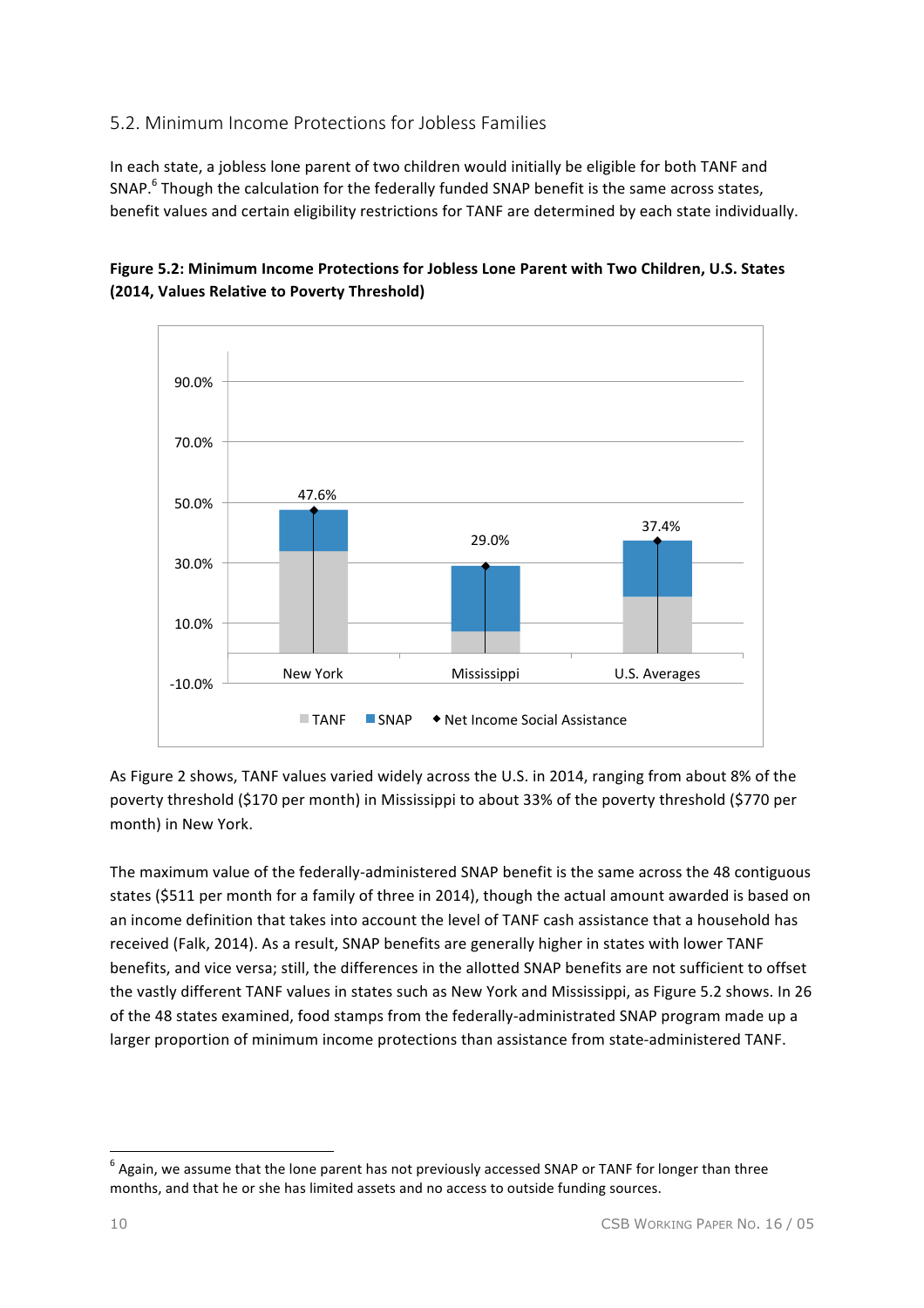## 5.3. Balancing In-Work and Out-of-Work Protections

As shown in Figure 5.3, below, states that offer stronger income protections for jobless lone parents also tend to offer more generous income packages for lone parents at full-time work (correlation of 0.48).





New York and Mississippi, again, represent the opposing sides. The former offers the strongest set of income protections for jobless lone parents, while also offering a package that pushes a working lone parent very near to the poverty threshold; the latter, grouped alongside several other Southern states, offers comparatively little support for low-income households.

Even between the extremity cases, substantial differences stand out. For a jobless, lone-parent household in 2014, the difference between living in California or its neighbor state of Arizona, for example, meant a difference of up to \$270 per month -- the equivalent of nearly 17% of the poverty threshold. The difference in eligibility restrictions is substantial, as well: in 2014, Arizona restricted TANF recipients to a total of 24 months of lifetime assistance (cut to 12 months in legislation passed in 2015), whereas California offered 48 months of lifetime support with further exemptions for parental child-caring (Floyd, 2016).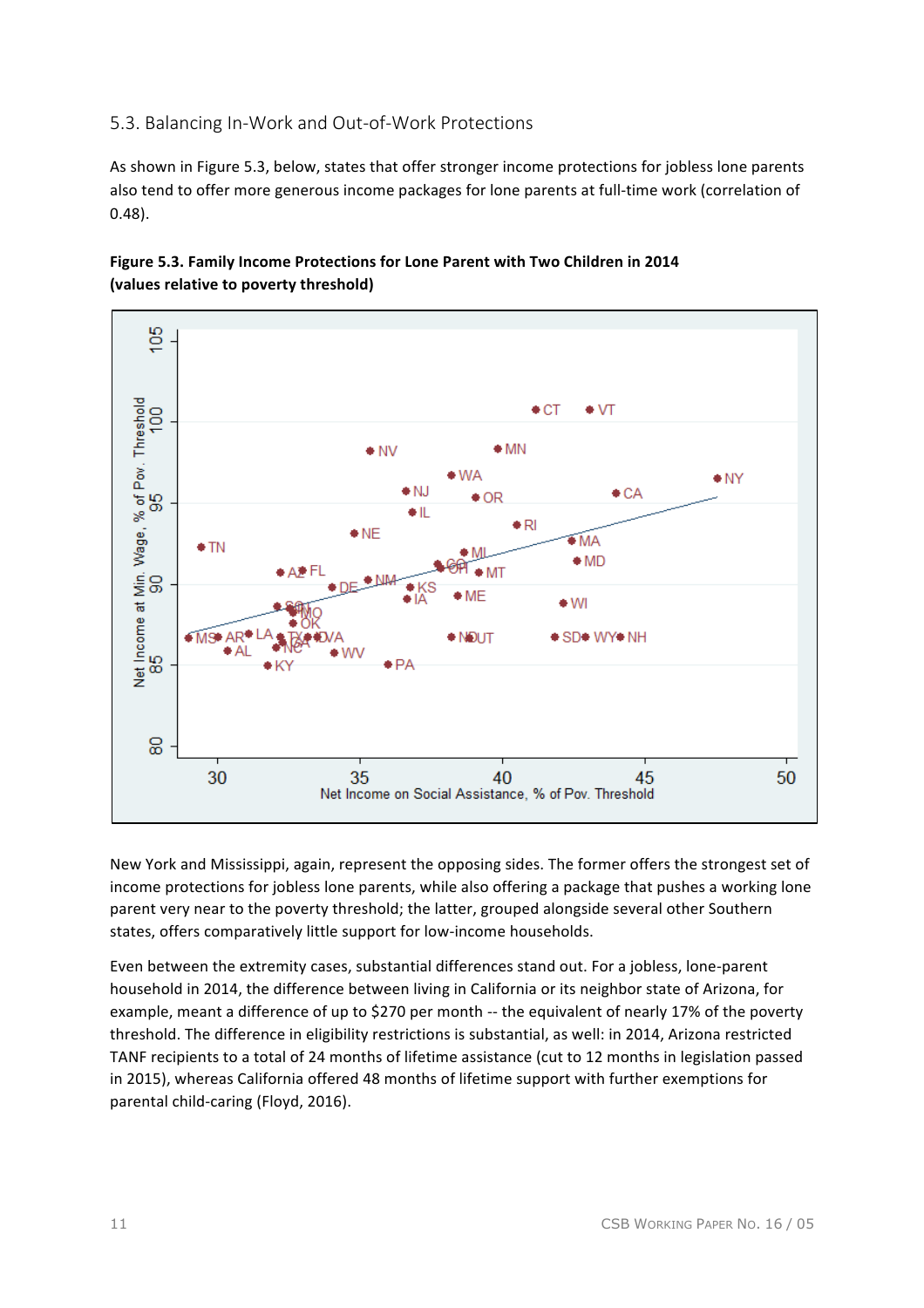# 5.4. Variance in Conditionality of Protections for Low-Income Families

Though much of the data presented focuses on the quantitative differences in direct income support for families, the case of California and Arizona reflects the significance of not overlooking the oftsubstantial differences in conditionality of TANF benefit provisions across the states, including time limit and eligibility restrictions that may inhibit benefit access for many families.

These differences in the accessibility of TANF are reflected in the varying coverage rates of the program across states. As Table 5.1 shows, families with children living beneath the official U.S. poverty line<sup>7</sup> are significantly more likely to receive TANF benefits in California (65.5% coverage), the nation's largest state, compared to similar families in Texas (4.9% coverage), the second largest state.

| asic sizi communes coverage nutes of fruit and sitriff senemis |                                  |                                              |                                           |                                                        |  |  |  |
|----------------------------------------------------------------|----------------------------------|----------------------------------------------|-------------------------------------------|--------------------------------------------------------|--|--|--|
|                                                                | <b>TANF Coverage (2013/2014)</b> |                                              | <b>SNAP (Food Stamps) Coverage (2012)</b> |                                                        |  |  |  |
| Estimate of proportion of families receiving TANF              |                                  |                                              |                                           | Estimate of proportion of people participating in SNAP |  |  |  |
|                                                                |                                  | benefits relative to number of families with |                                           | divided by number of people eligible (95% confidence   |  |  |  |
|                                                                | children in poverty              |                                              | intervals in parentheses)                 |                                                        |  |  |  |
| <b>Top Three</b>                                               |                                  |                                              |                                           |                                                        |  |  |  |
| (1)                                                            | Vermont                          | 78.4%                                        | Maine                                     | $100\%$ (94 – 100%)                                    |  |  |  |
| (2)                                                            | California                       | 65.5%                                        | Oregon                                    | $100\%$ (94 - 100%)                                    |  |  |  |
| (3)                                                            | Oregon                           | 46.1%                                        | Michigan                                  | 100% (95 - 100%)                                       |  |  |  |
| <b>Middle Three</b>                                            |                                  |                                              |                                           |                                                        |  |  |  |
| (23)                                                           | Colorado                         | 20%                                          | Minnesota                                 | $86\%$ (81 - 91%)                                      |  |  |  |
| (24)                                                           | Kentucky                         | 19.3%                                        | North Carolina                            | $86\%$ (82 - 90%)                                      |  |  |  |
| (25)                                                           | Nebraska                         | 19%                                          | South Carolina                            | $86\%$ (81 - 90%)                                      |  |  |  |
|                                                                | <b>Bottom Three</b>              |                                              |                                           |                                                        |  |  |  |
| (46)                                                           | Texas                            | 4.9%                                         | Nevada                                    | $66\% (61 - 70\%)$                                     |  |  |  |
| (47)                                                           | Wyoming                          | 4.9%                                         | California                                | $63\% (60 - 65\%)$                                     |  |  |  |
| (48)                                                           | Louisiana                        | 4.2%                                         | Wyoming                                   | $56\% (51 - 62\%)$                                     |  |  |  |
|                                                                |                                  | Data source: Floyd, Pavetti & Schott, 2015   | Data source: USDA, 2012                   |                                                        |  |  |  |

**Table 5.1: Estimated Coverage Rates of TANF and SNAP Benefits**

Even the coverage rate of the federally-administered SNAP benefit varies widely across states. California - despite its comparatively high TANF coverage - features one of the lowest estimated coverage rates for SNAP, as the table shows.

Wyoming also stands out: though the state offered the fifth highest level of TANF benefits in 2014 (enough to cover 27% of the poverty threshold for an eligible lone-parent family), only about 5% of Wyoming families living beneath the U.S. government's poverty threshold took advantage of the benefits in 2013/2014 (Floyd, Pavetti & Schott, 2015). Individuals within the state were also the least likely to take advantage of SNAP benefits.

Variation in state-level time limit and eligibility restrictions likely explain much of the variation of the TANF's coverage across states, but more investigation is warranted as to why participation in SNAP varies so significantly.

 $7$  Floyd, Pavetti & Schott (2015) calculate these numbers in relation to the U.S. federal poverty threshold, and not the "relative" poverty threshold employed throughout this study. The authors' statistics are not meant to represent a true assessment of the take-up rate among all eligible households in each state but, instead, a reflection of how many at-risk families utilize the TANF benefits in each state. Important to this study is not the precise calculations of coverage for each state, but the evidence of tremendous variation among them.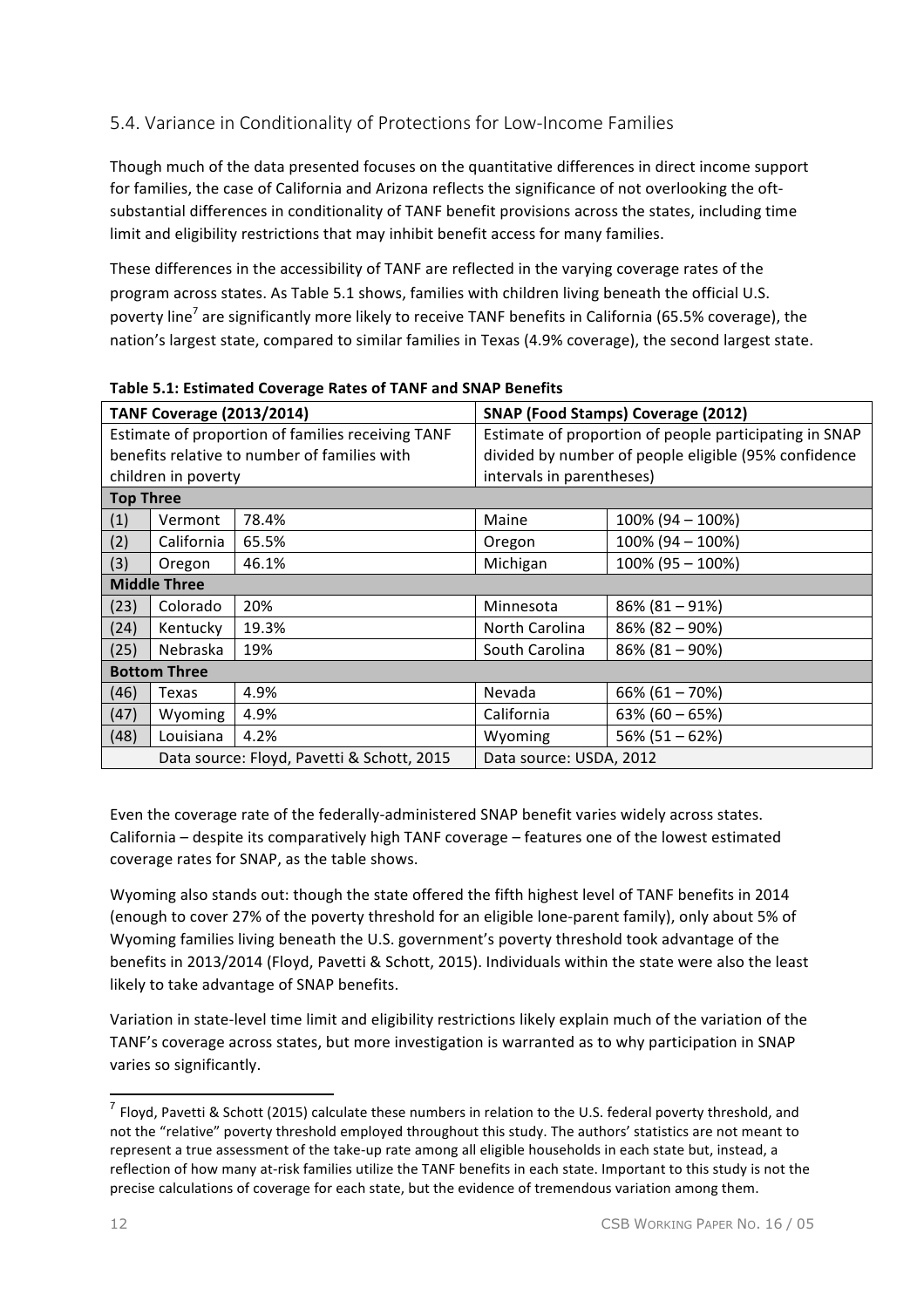Regardless of the causes, these differences in conditionality are important to acknowledge when interpreting the minimum income protections presented here and in other works. In addition to directly affecting the link between the value of family income protections and realised social outcomes, the evolution of time limits and eligibility criteria also affect assessments of divergence over time. These challenges are addressed in *Section 6.2* of this paper.

## 5.5. In Comparative Perspective: American States and the European Union

Does disaggregating the U.S. into its constituent parts alter our understanding of how its income protections compare to those of other countries, such as the member states of the European Union? The answer to this question, as posed in the *Introduction*, is largely dependent on whether the focus is on the net value of income protections, the particular structure of the income protections, or the processes by which each of the income components is negotiated and legislated. These are addressed in turn.

Using data from CSB MIPI, Figure 5.4 maps the net value of family income packages from 22 countries within the European Union alongside five American states -- Vermont, New York, Iowa, Mississippi and Kentucky -- which represent, in respective order, the two most generous states, the median state, and two least generous states in terms of income support. The countries and states are ordered in relation to the value of their protections (set relative to each country's respective poverty line) for lone-parent, two-child families working full-time at minimum wage.

For this family type, Vermont offers income support equivalent to 101% of the poverty threshold – just less than the comparable value offered for a similar family in Finland in 2012, the latest year for which CSB MIPI data is available. Even New York, a state with the population 30 times larger than that of Vermont, offered income protections equivalent to 96.5% of the poverty threshold in 2014 – higher than comparable income protections in Austria, France, or Belgium.

Kentucky, meanwhile, offers the lowest level of in-work support for this family type among the American states, boosting the income of a working lone-parent family to 85% of the poverty threshold. Nine EU Member States (Czech Republic, Austria, France, Hungary, Belgium, Luxembourg [not depicted], Italy, Slovenia, and Romania) offered minimum income packages that fell between the high and low U.S. values in 2012.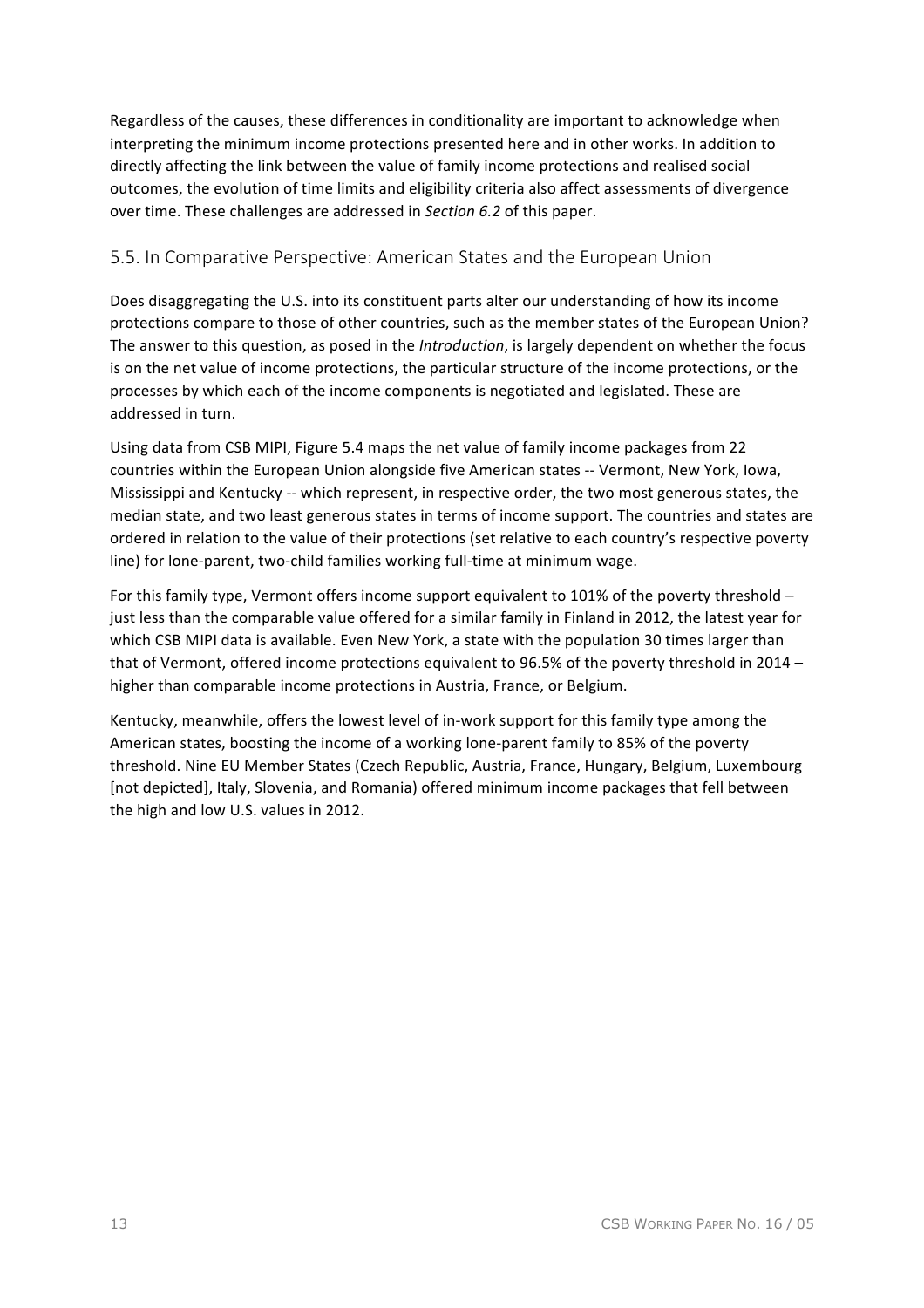



*Black bars indicate American states (VT: Vermont, NY: New York, IA: Iowa, MS: Mississippi, KY: Kentucky)* 

This extent of cross-state variation in income support for working lone-parent families suggests that it does, indeed, matter whether the unit of analysis is New York (or Vermont, Connecticut, Oregon, California, and other comparably generous states), Kentucky (or other comparably ungenerous states), or the mean values of the United States as a whole when evaluating the net income of a working lone-parent family through a transatlantic lens.

As Section 5.1 illustrated, though, the substantial contribution of federally-administered refundable tax credits to the net incomes of lone-parent families is a common American trend. This 'fiscalization' of family income support has become increasingly common among EU Member States, but still not to the extent found across the United States (Marx & Marchal, 2016).

Differences in U.S. income protections are also less pronounced when evaluating variations in protections for *jobless* households. As shown in Figure 5.5, below, the most and least generous U.S. states range from approximately 47% (New York) to 28% (Mississippi) of the poverty threshold, placing all American states in the relative territory of Poland, Romania, and Slovakia at the bottom of the generosity scale.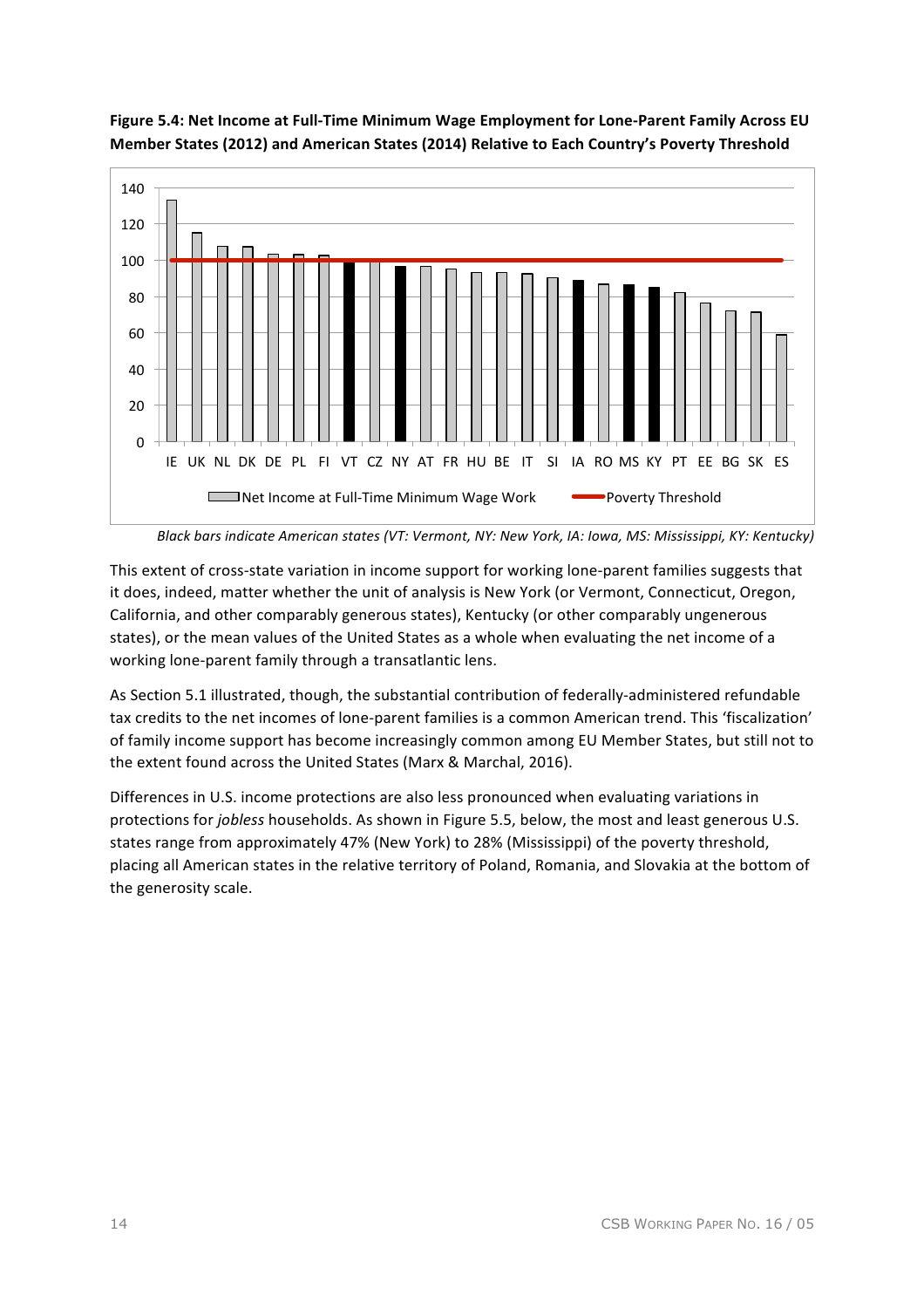

**Figure 5.5: Minimum Income Protections for Jobless Lone-Parent Family Across EU Member States** (2012) and American States (2014) Relative to Each Country's Poverty Threshold

*Black bars indicate American states (VT: Vermont, NY: New York, IA: Iowa, MS: Mississippi, KY: Kentucky)* 

Hidden within this figure are the many differences in conditionality across countries' income protections. Across EU member states, benefits for jobless families are often provided as long as need persists, in contrast to the time limits imposed in each of the American states. On the rare occasion when time limits do apply in EU member states, such limits tend to affect the duration of a particular stint of social assistance receipt rather than eligibility over the course of a lifetime (Saraceno, 2010). 

Additionally, no European country has institutionalized food stamps *a la* the near-cash SNAP benefit in the U.S., which factors into the income calculations for working and jobless families presented here. Thus, caution is necessary in comparing the relative generosity of income protection systems on quantitative projections alone; the U.S. states presented here are even more punitive than Figure 5.5 suggests. 

In sum, notable differences exist in the net values of income support offered to lone parent families across the United States. Compared to European counterparts, these differences are most notable when exploring net income levels for *working* lone parents. Regardless of the state, minimum income protections for *jobless* lone parents in the U.S. are limited compared to the support offered in most EU Member States. Despite their common rank-order performance, though, great variation in the adequacy of minimum income protections clearly still exists across the American states.

To make sense of the direction and magnitude of changes in the U.S. income protections over time, however, a focus on the state level – where increases in the minimum wage and the decline of the social floor have largely been negotiated and legislated – is still warranted. This becomes more evident when evaluating the evolution of U.S. family income protections from the mid-1990s onward.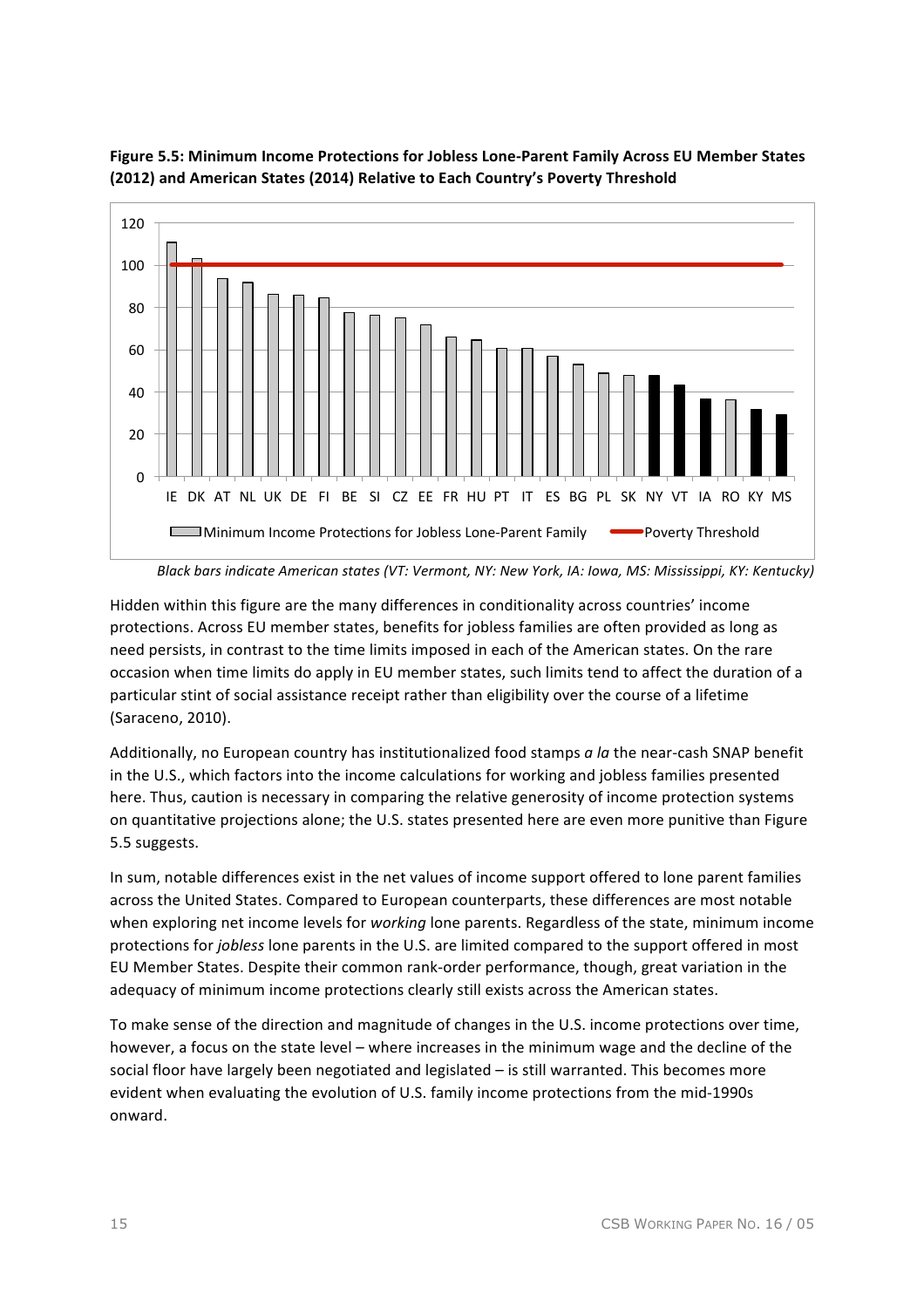# 6. Evolution of Family Income Support from 1994 to 2014

The evolution of U.S. family income support from 1994 to 2014 is now explored from two perspectives. First, policy trends from 1994 to 2014 are examined to assess whether states have become more or less generous with respect to certain indicators of income packages for lone-parent families. Second, the variation among states in each year is explored to determine the extent to which states have diverged (or converged) with respect to certain indicators.

Tables 6.1 and 6.2, below, offer summary statistics for the 48 states in the two years of examination. The maximum, median, and minimum values of the states' income protections, as well as the  $25<sup>th</sup>$ and 75<sup>th</sup> percentile values, are shown for each of the indicators calculated. Again, all values are presented in relation to the poverty threshold calculated at the federal level (60% of median income) in the respective year. The value of income protections for each state can be found in the *Appendix*.

The mean, standard deviation, and coefficient of variation (CV) are also presented. The CV, calculated as the ratio of the standard deviation to the mean, reflects the relative dispersion of each variable, while the standard deviation serves as a measure of absolute dispersion (Montanari, 2001, p.476). The CV is vulnerable, though, when the mean value of a variable (the denominator of the CV calculation) is close to zero - as is the case with at least one of the variables presented. Both the CV and standard deviation will be used to assess the dispersion of family income protections over time. This process is addressed in more detail in *Section 6.2.* 

|              | Gross           | Federal | <b>State</b> | (Near-)         | <b>Net</b>      | <b>AFDC</b> | Food          | <b>Net</b>     |
|--------------|-----------------|---------|--------------|-----------------|-----------------|-------------|---------------|----------------|
|              | <b>Earnings</b> | Taxes   | <b>Taxes</b> | Cash            | Income,         |             | <b>Stamps</b> | Income,        |
|              |                 |         |              | <b>Benefits</b> | <b>Min Wage</b> |             |               | <b>Jobless</b> |
| Max.         | 62.6%           | 11.0%   | 3.8%         | 16.2%           | 81.1%           | 48.6%       | 21.1%         | 58.0%          |
| 75th %       | 52.7%           | 11.0%   | 0.0%         | 11.3%           | 75.0%           | 31.2%       | 17.7%         | 45.8%          |
| Median       | 52.7%           | 11.0%   | 0.0%         | 11.3%           | 75.0%           | 25.9%       | 16.1%         | 42.0%          |
| 25th %       | 52.7%           | 11.0%   | $-0.2%$      | 11.3%           | 74.9%           | 20.8%       | 14.5%         | 38.5%          |
| Min.         | 52.7%           | 10.3%   | $-1.4%$      | 8.9%            | 73.6%           | 8.6%        | 9.3%          | 29.7%          |
|              |                 |         |              |                 |                 |             |               |                |
| Mean         | 53.2%           | 11.0%   | 0.0%         | 11.4%           | 75.6%           | 27.1%       | 15.8%         | 42.8%          |
| <b>StDev</b> | 1.8%            | 0.1%    | 0.9%         | 1.1%            | 1.8%            | 9.5%        | 2.8%          | 6.7%           |
| <b>CV</b>    | 0.03            | 0.01    | (n/a)        | 0.10            | 0.02            | 0.35        | 0.18          | 0.16           |

| Table 6.1. Summary of U.S. Minimum Income Packages, 1994 (Values as Proportion of Net Income |  |
|----------------------------------------------------------------------------------------------|--|
| <b>Relative to Poverty Threshold)</b>                                                        |  |

*National Equivalised Household Median Income in 1994: \$17,475*

As observed in Table 6.1, the mean value of minimum income packages covered 75.6% of the poverty threshold for a working lone-parent household and 42.8% for a jobless household in 1994. Variance among states is particularly evident in AFDC cash benefits for jobless households and, consequently, the net value of total social protection for a nonworking lone parent. The value of AFDC benefits ranged from 8.6% of the poverty threshold (Mississippi) to 48.7% of the poverty threshold (Connecticut) during this year.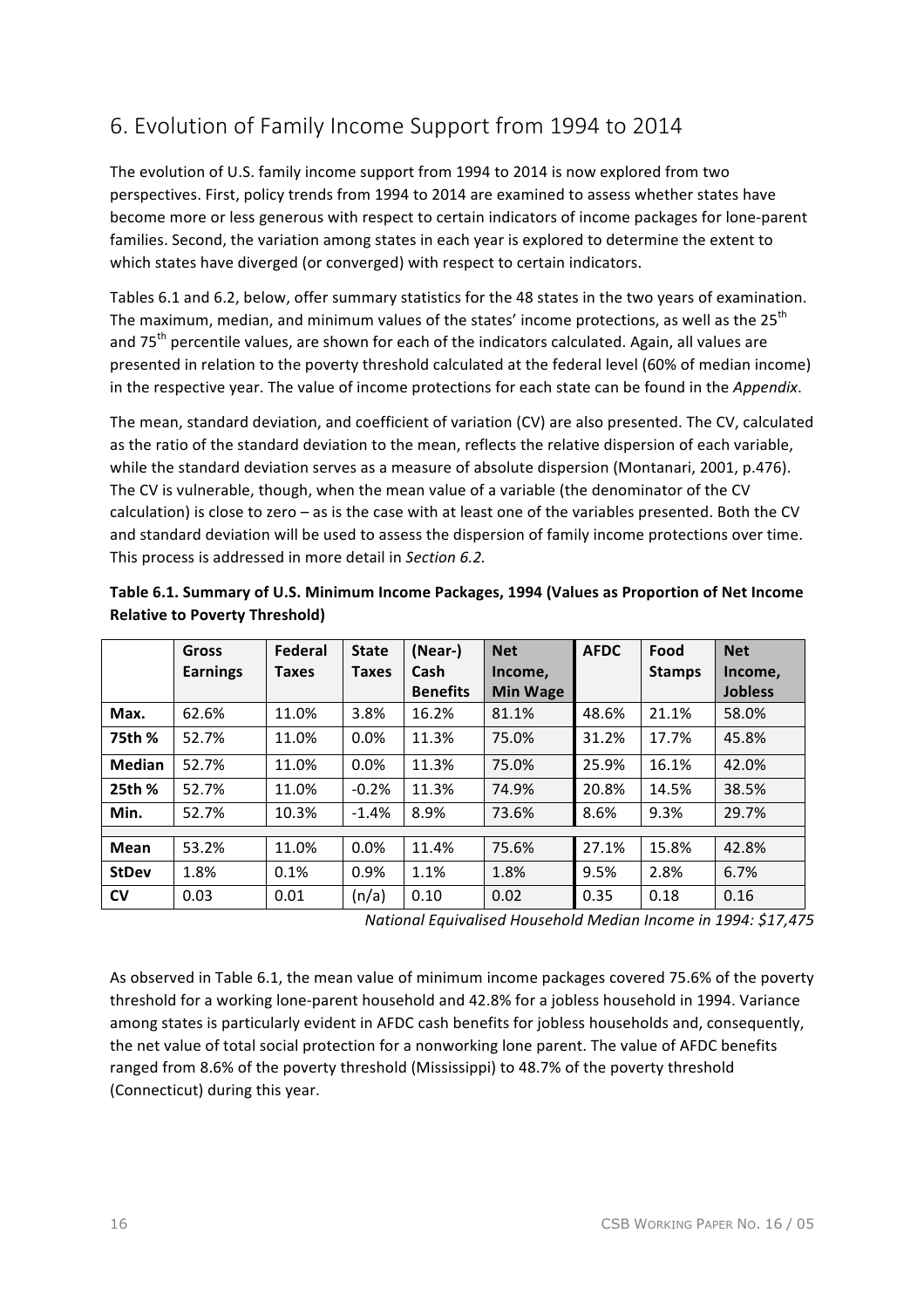Table 6.2, below, summarizes the minimum income indicators in 2014.

|              | <b>Gross</b>    | <b>Federal</b> | <b>State</b> | (Near-)         | Net Income,     | <b>TANF</b> | Food          | <b>Net</b>     |
|--------------|-----------------|----------------|--------------|-----------------|-----------------|-------------|---------------|----------------|
|              | <b>Earnings</b> | <b>Taxes</b>   | <b>Taxes</b> | Cash            | <b>Min Wage</b> |             | <b>Stamps</b> | Income,        |
|              |                 |                |              | <b>Benefits</b> |                 |             |               | <b>Jobless</b> |
| <b>Max</b>   | 69.2%           | 22.2%          | 7.1%         | 22.5%           | 100.7%          | 33.8%       | 21.7%         | 47.6%          |
| 75th %       | 59.4%           | 22.0%          | 2.0%         | 11.0%           | 92.7%           | 22.1%       | 20.2%         | 39.4%          |
| Median       | 53.9%           | 21.9%          | 0.0%         | 11.0%           | 89.5%           | 18.2%       | 18.4%         | 36.6%          |
| 25th %       | 53.9%           | 21.9%          | 0.0%         | 9.6%            | 86.7%           | 12.5%       | 17.3%         | 32.6%          |
| Min          | 53.9%           | 20.2%          | $-1.8%$      | 7.3%            | 84.9%           | 7.3%        | 13.8%         | 29.0%          |
|              |                 |                |              |                 |                 |             |               |                |
| Mean         | 57.0%           | 21.8%          | 0.9%         | 10.6%           | 90.4%           | 18.1%       | 18.5%         | 36.6%          |
| <b>StDev</b> | 4.4%            | 0.4%           | 2.0%         | 2.3%            | 4.3%            | 6.5%        | 1.9%          | 4.5%           |
| <b>CV</b>    | 0.08            | 0.02           | 2.08         | 0.21            | 0.05            | 0.36        | 0.11          | 0.12           |

| Table 6.2. Summary of U.S. Minimum Income Packages, 2014 (Values as Percentage of Poverty |  |
|-------------------------------------------------------------------------------------------|--|
| Threshold)                                                                                |  |

*National Equivalised Household Median Income in 2014: \$29,156*

As illustrated previously, only two states (Vermont and Connecticut) offered minimum income packages that boosted the net income of lone parent working full-time at minimum wage to the poverty threshold in 2014. The mean value for of minimum income packages covered 90.4% of the poverty threshold for a working family – higher than in 1994 – though the mean value for a jobless family was 36.6% of the poverty threshold, lower than in 1994. Additional trends in minimum income protections between the two years are now explored.

### 6.1. Trends in Minimum Income Protections

Table 6.3 summarizes the trends in the maximum, mean, and minimum value of each element of minimum income protections from 1994 to 2014.

| Table 6.3. Percentage-Point Change in Maximum, Mean, and Minimum Values of Minimum Income |
|-------------------------------------------------------------------------------------------|
| Protections from 1994 to 2014 (Relative to Poverty Threshold)                             |

|             | Gross           | Federal | <b>State</b> | (Near-)         | <b>Net</b>      | <b>TANF</b> | Food          | <b>Net</b>     |
|-------------|-----------------|---------|--------------|-----------------|-----------------|-------------|---------------|----------------|
|             | <b>Earnings</b> | Taxes   | <b>Taxes</b> | Cash            | Income,         |             | <b>Stamps</b> | Income,        |
|             |                 |         |              | <b>Benefits</b> | <b>Min Wage</b> |             |               | <b>Jobless</b> |
| Max.        | 6.6%            | 11.1%   | 3.4%         | 6.3%            | 19.6%           | $-14.9%$    | 0.6%          | $-10.4%$       |
| <b>Mean</b> | 3.8%            | 10.8%   | 0.9%         | $-0.8%$         | 14.8%           | $-9.0%$     | 2.7%          | $-6.3%$        |
| Min.        | 1.2%            | 9.9%    | $-0.3%$      | $-1.6%$         | 11.3%           | $-1.3%$     | 4.4%          | $-0.7%$        |

Increases in the real value of the minimum wage (reflected in gross earnings) and refundable federal tax credits, such as the EITC and ACTC, contributed significantly to the 14.8 percentage-point average jump in net income for a lone parent of two working full time at minimum wage.

In 2014, 21 states offered their own refundable supplement to the EITC, compared to only four states in 1994. This is reflected in the 3.4 percentage-point increase in the maximum contribution of net state taxes relative to the poverty threshold (as well as the 1 percentage-point jump in the mean value of state tax contributions).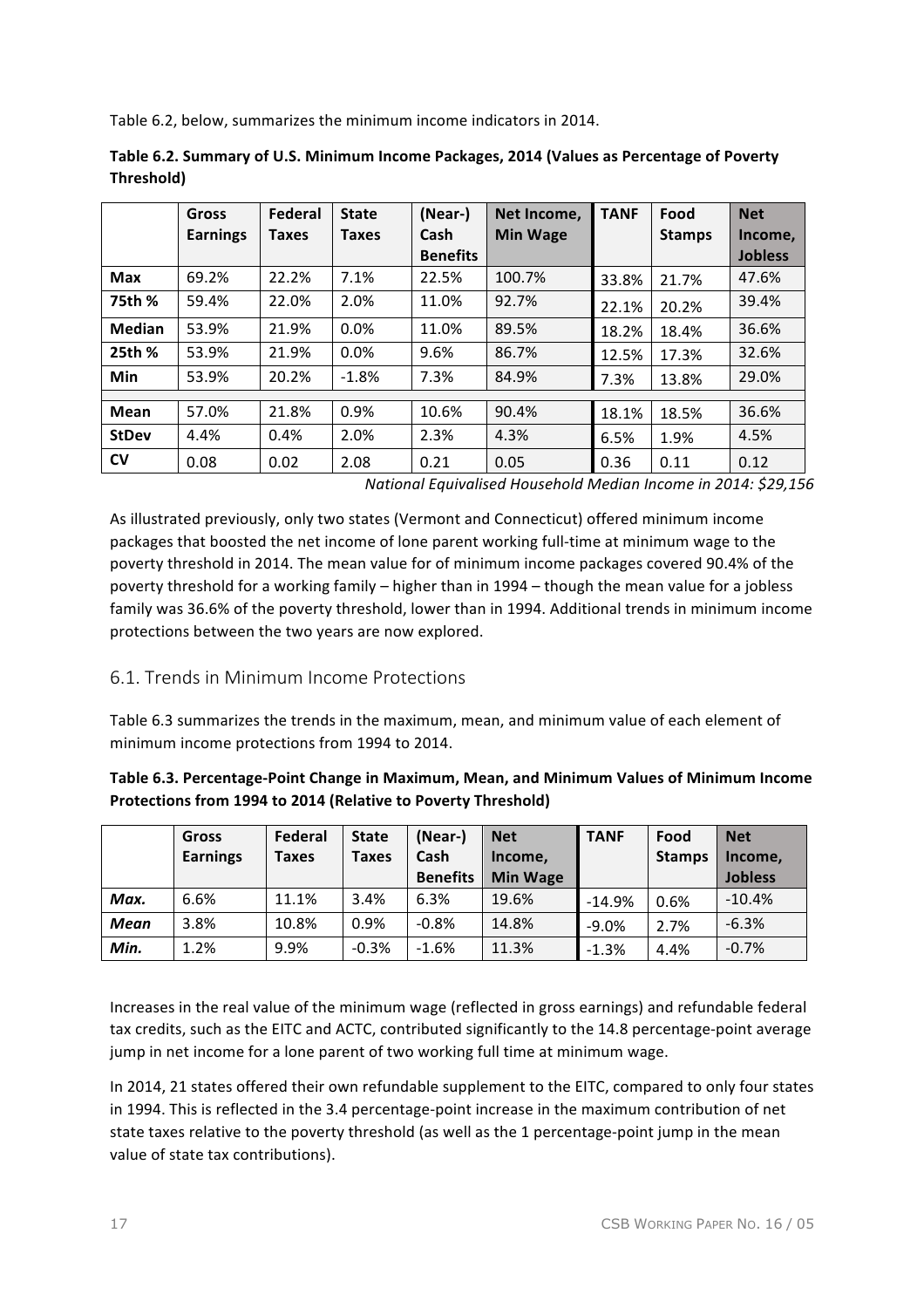Trends for jobless protections, though, moved in the opposite direction; on average, net income for this family type fell by 6.3 percentage-points of income relative to the poverty threshold, with the maximum value of jobless protections falling by 10.4 percentage-points. The change can be attributed almost entirely to the declining real value of TANF/AFDC benefits over the course of the two decades (as discussed below). The federally funded and administered SNAP benefits (food stamps) partially offset the decline in jobless protections, but not enough to prevent the net decreases. 

Since the calculations in either year are set relative to that year's respective poverty threshold (which is tied to equivalised household median income), it should be noted that real median income increased from 1994 and 2014 and, thus, the real poverty threshold was higher in 2014 compared to 1994. Were a fixed poverty threshold to be used (carrying the 2014 median income back to 1994, adjusting only for deflation), the adequacy of the protections in 1994 would be slightly lower; consequently, the data would suggest slightly greater increases in the adequacy of the income protections between the two years. Nonetheless, the choice of a fixed threshold would not alter our understanding of cross-state variance in the two years examined.

### 6.1.1. Welfare Reform and the Decline of Net Income for Jobless Lone-Parent Families

The decline of AFDC/TANF benefits (and the consequent decline of net income for jobless loneparent families) can be at least partially attributed to the administrative and funding changes that occurred with the implementation of PRWORA in 1996. As noted, this legislation replaced AFDC with the more restrictive TANF program and devolved much administrative authority to the states.

Spending on AFDC was split between states and the federal government with no established maximum to the budgetary allotment; the program was, after all, an entitlement to any household that happened to be eligible (Page & Larner, 1996). With the transition to TANF, however, the federal entitlement was replaced with a federal block grant (a fixed, non-indexed budgetary allotment) to each state. The value of the each state's block grant was based off spending levels during the years prior to the welfare reform (Falk, 2013). Due to the non-indexed nature of the block grant, though, the real value of federal TANF support in 2014 was approximately two-thirds of the support provided to states in 1996 (CBPP, 2014). $^8$ 

The nature of mandated state spending also changed with the introduction of TANF. Under AFDC, states were required to match each dollar of federal spending on cash benefits; under TANF, states are required (lest they face future federal funding decreases) to meet "maintenance of effort" (MoE) funding thresholds. The federal block grant and MoE spending, though, were not restricted to cash benefits; in fact, only about 25% of total TANF spending went to cash assistance in 2014, while the other three-quarters went to childcare support, work-related activities, family planning services, administrative costs, and miscellaneous spending (Schott, Pavetti & Floyd, 2015). In some states, such as North Carolina, for every dollar spent on cash assistance (only 9% of the state's TANF budget in 2014), two more dollars were spent on initiatives to encourage the "promotion and maintenance of two-parent families" and "prevention of unwanted pregnancies" (CBPP, 2015).

Amidst the changes, only two states  $-$  Maryland and Wyoming  $-$  increased the real value of TANF/AFDC benefits (and, thus, net income on social assistance) between 1994 and 2014. Seven states, meanwhile, reduced the *nominal* value of their maximum AFDC/TANF cash benefits, while 14 others left the nominal value unchanged.

 $8$  Germanis (2016) provides a more comprehensive critique of TANF block grants and accountability measures.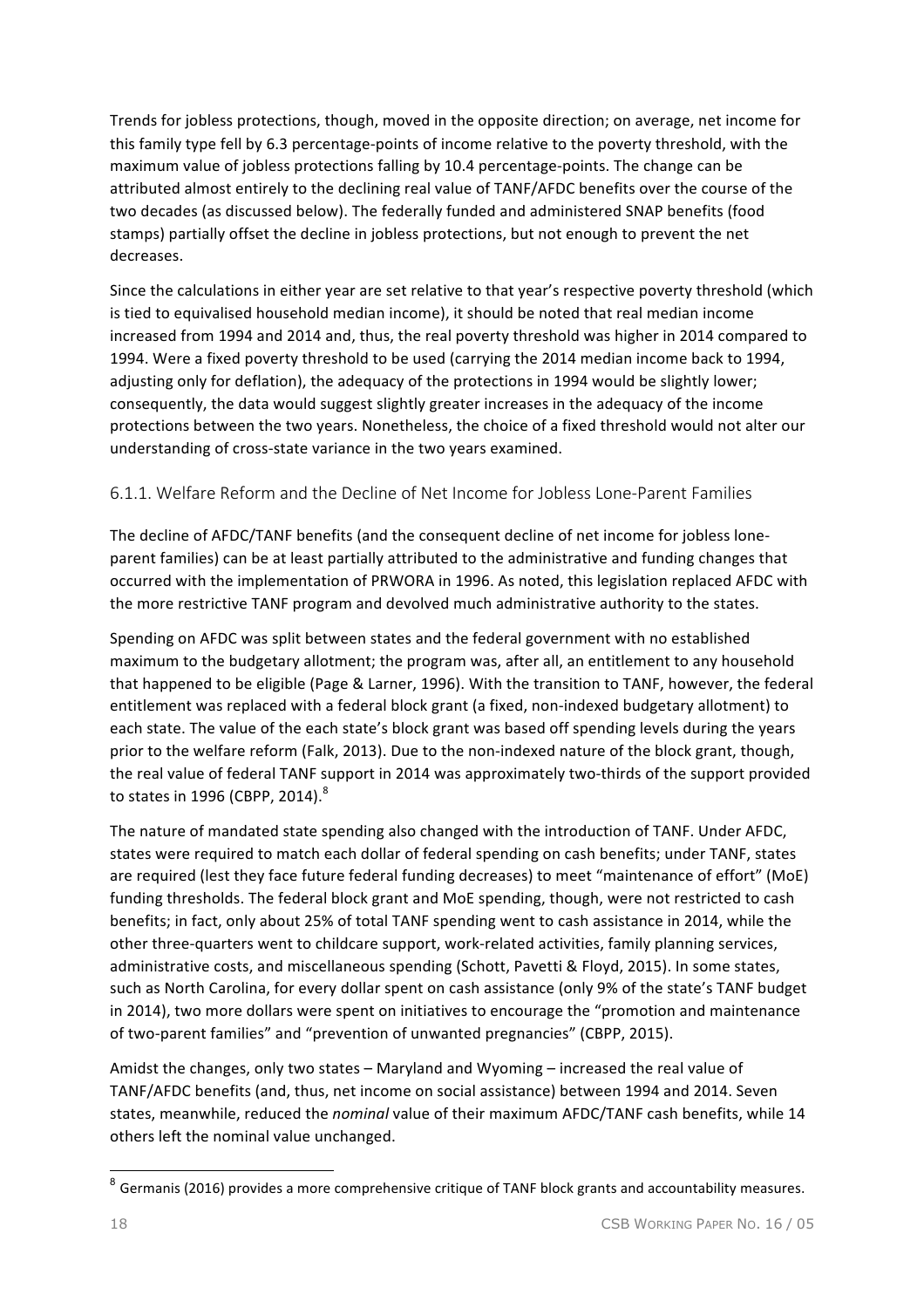These trends are illustrated in Figure 6.1, below, which shows the association between changes from 1994 to 2014 in the value of working versus non-working income protections for a lone-parent household.



+ MI<sup>+</sup>NE

⊧ ∩Б

 $+1$ 

MO

 $-5$ 

%-Pt Change in Net Income on Social Assistance Relative to Pov. Line

+ TN

OН

+ AR + SO

 $\bullet$  KY

 $\bullet$  SC

 $\bullet$  MD

 $\overline{0}$ 

**WY** 

5

 $• WA$ 

 $\bullet$  VT

 $*MN$ 

 $+ MA$ 

 $C A$ 

 $-10$ 

è RI





These trends emphasize the necessity of understanding policy change on the state level in order to make sense of poverty and income dynamics of lone-parent families from the mid-1990s to today.

## 6.2. Measuring Dispersion of Family Income Protections from 1994 to 2014

Have states diverged with respect to their family income protections since the further decentralization of cash assistance policies in the mid-1990s? Resolving this question first requires clarity as to how "divergence" is to be conceptualized and assessed.

đ s, Ю

 $-15$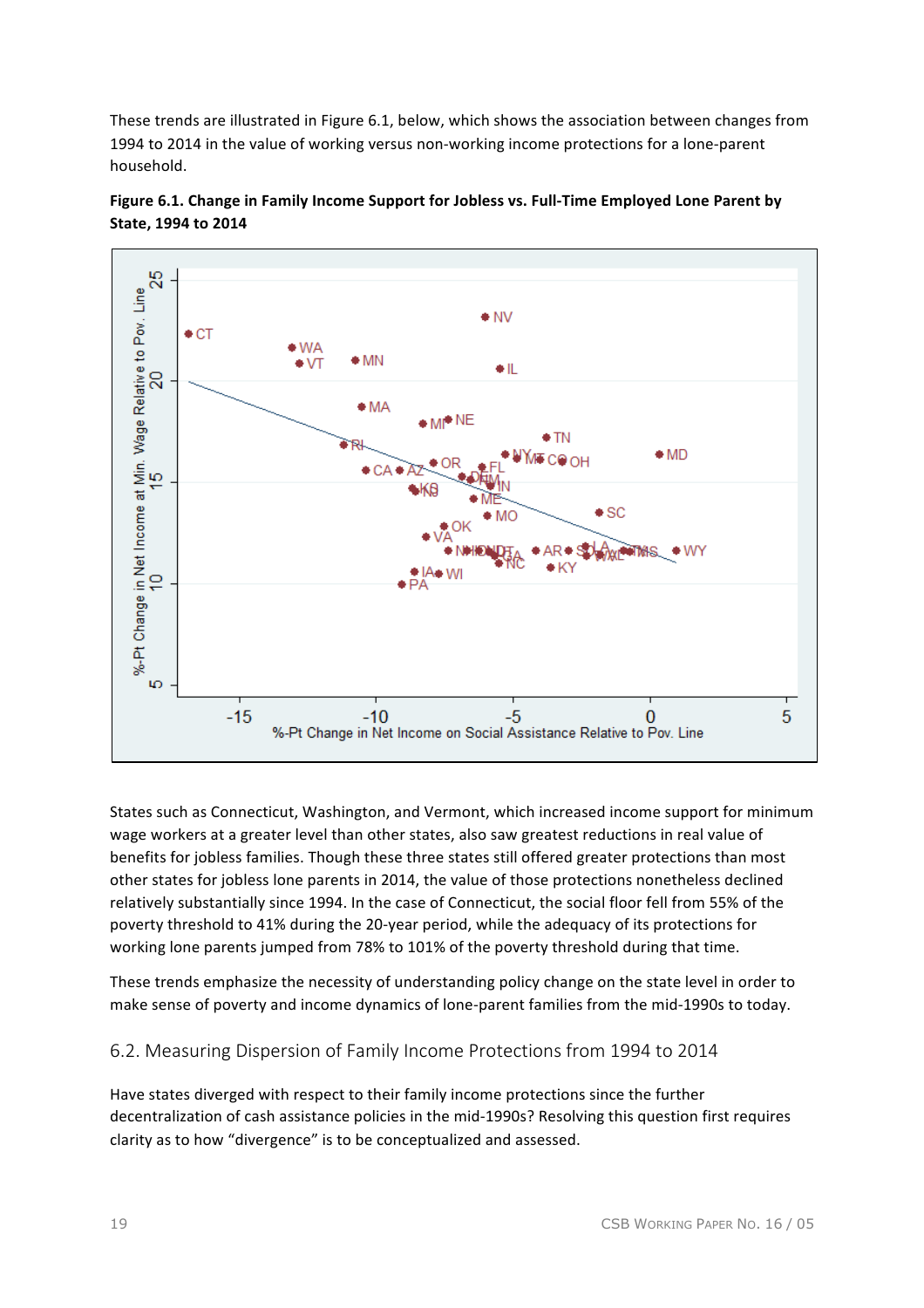As this study is primarily concerned with the net value of income support for a specific family type, dispersion over time is measured from a quantitative perspective, calculating whether elements of the income protections have become more or less similar across the 48 states strictly in terms of their benefit values for a lone-parent, two-child family.

'Sigma convergence' is employed to assess divergence using, as noted previously, the change in coefficient of variation (CV) from 1994 to 2014.<sup>9</sup> An increase in the CV from the first year to the second would indicate divergence, whereas a decline would represent a convergence among states with respect to the particular indicator of family income support being assessed. Standard deviations are also presented to provide a measure of change in absolute dispersion.

As Nurminen (2015) documents, though, a narrow focus on quantitative changes over time can often overlook important qualitative and management-oriented changes and provide a misguided interpretation of the extent of relative dispersion. This is especially pertinent to changes in AFDC/TANF (and, consequently, net income for a jobless family), as states have imposed varying levels of restrictions on the TANF in recent years, as outlined in Section 5.4 of this paper. The effect of these management-oriented changes on the understanding of dispersion over time will be addressed. 

### 6.2.1. Dispersion of Income Protections for Working Lone-Parent Families

Table 6.4, below, presents the change in measures of dispersion for each indicator of family income protections for a working lone-parent family from 1994 to 2014. The increases in the measures of dispersion suggest states varied more in each element of their protections for working lone parents in 2014 relative to 1994.

#### Table 6.4. Change in Levels of Dispersion of Family Income Indicators for Working Lone-Parent **Family (1994 to 2014)**

|                | <b>Full-Time Work at Minimum Wage</b>         |        |                    |                 |                   |  |  |  |
|----------------|-----------------------------------------------|--------|--------------------|-----------------|-------------------|--|--|--|
|                | <b>Federal Taxes</b><br><b>Gross Earnings</b> |        | <b>State Taxes</b> | (Near-) Cash    | <b>Net Income</b> |  |  |  |
|                |                                               |        |                    | <b>Benefits</b> |                   |  |  |  |
| Change in      | 0.026                                         | 0.003  | 0.010              | 0.011           | 0.024             |  |  |  |
| St. Dev.       | (141% increase)                               | (195%) | (113%)             | (96%)           | (131%)            |  |  |  |
| Change in      | 0.043                                         | 0.006  | $-$                | 0.112           | 0.023             |  |  |  |
| Coeff. of Var. | (124% increase)                               | (49%)  | $-$                | (112%)          | (93%)             |  |  |  |

As expected, changes in states' levels of the statutory minimum wage (reflected in "Gross Earnings") stand out as a primary source of divergence; both the standard deviation and coefficient of variation doubled from 1994 to 2014. As federal taxes are dependent on gross income, it is unsurprising that this variable, too, shows divergence over the same years.

Though a coefficient of variation cannot be calculated for the contribution of state taxes to net income (the mean in 1994 was zero), the data nonetheless suggest that it, too, stands out as a key source of divergence; the standard deviation more than doubled from 1994 to 2014. Furthermore, as the summary statistics in the previous section illustrated, the decision of many additional states to implement supplements to the federally-administered EITC during that time span meant that states,

 $9$  For a review on different measures of convergence, see Montanari (2001), Monfort (2008), Nurminen (2015), among others. Sigma convergence is most appropriate when measuring the extent of dispersion across states in different times.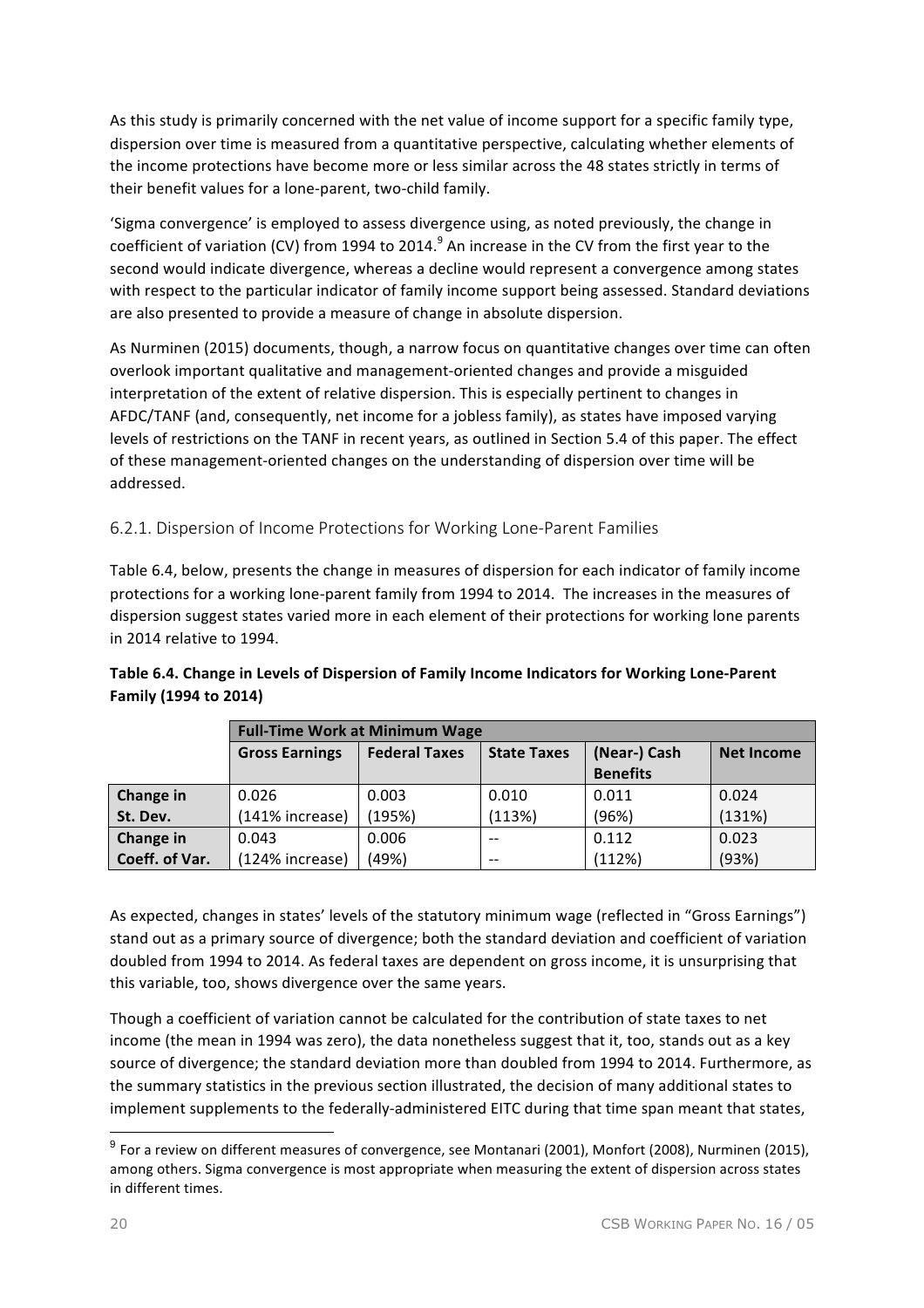on average, gave money back to working lone-parent families in 2014, which was not the case in 1994. The average contribution of state taxes to net income jumped from zero to 1% of the poverty threshold, while the maximum value jumped from 3.8% to 7.1% of the poverty threshold.

#### 6.2.2. Dispersion of Income Protections for Jobless Lone-Parent Families

Evidence of divergence is mixed with respect to variance in protections for jobless families. The mean value and standard deviation of AFDC/TANF benefits declined from 1994 to 2014, as observed in Table 6.5, but the measure of relative dispersion showed a slight increase, suggesting that states still varied as much (in fact, slightly more) with respect to TANF benefits than they did in 1994 with AFDC.

#### Table 6.5. Change in Levels of of Dispersion of Minimum Income Indicators for Jobless Lone-Parent **Family (1994 to 2014)**

|                | <b>Jobless (Social Assistance)</b> |                                   |          |  |  |  |  |
|----------------|------------------------------------|-----------------------------------|----------|--|--|--|--|
|                | <b>AFDC/TANF</b>                   | Food Stamps/<br><b>Net Income</b> |          |  |  |  |  |
|                |                                    | <b>SNAP</b>                       |          |  |  |  |  |
| Change in      | $-0.030$                           | $-0.009$                          | $-0.021$ |  |  |  |  |
| St. Dev.       | $(-32% change)$                    | (-32%)                            | $(-32%)$ |  |  |  |  |
| Change in      | 0.007                              | $-0.075$                          | $-0.031$ |  |  |  |  |
| Coeff. of Var. | (2% change)                        | $(-41%)$                          | $(-20%)$ |  |  |  |  |

Due to a stronger convergence in SNAP benefits (the CV declined by 41%), though, the overall net income for a jobless family has converged across states (the CV decreased by 20%). We know from the analysis of trends in Section 6.1 that this happens to be a *downward* convergence in net benefit values, meaning that benefits, on average, decreased over time.

Despite convergence in net benefit *values* for jobless families, evidence demonstrates that the conditionality attached to receiving such benefits has grown stricter and more varied across states during the two decades of examination. Section 2.3 of this paper highlighted the variation in lifetime time limits imposed on TANF in 2014 – a feature that was not present in TANF's predecessor, AFDC. Other recently implemented (from 2010 to 2014) and state-specific barriers to jobless benefit access include mandatory drug tests or screenings (National Conference of State Legislatures, 2016), mandates on weekly job application submissions (Floyd, Pavetti & Schott, 2015), tightening of income eligibility rules (ibid.), and stricter sanctioning policies (ibid.).

This range of cross-state variation in conditionality is perhaps most succinctly reflected in TANF coverage rates. As illustrated in Section 5.4 and detailed further in the Floyd, Pavetti & Schott (2015) analysis, the proportion of low-income families that receive TANF assistance varies widely across states; furthermore, this dispersion of coverage rates has widened over time, as would be expected based on the range of conditionality restrictions imposed within states throughout the past two decades.

Thus, the story of change in minimum income protections for jobless lone-parent families is one of multiple dimensions: convergence across states has occurred in the net benefit values offered to jobless families, but the conditionality attached to TANF benefits appears to have varied more across states in 2014 than it did with AFDC in 1994.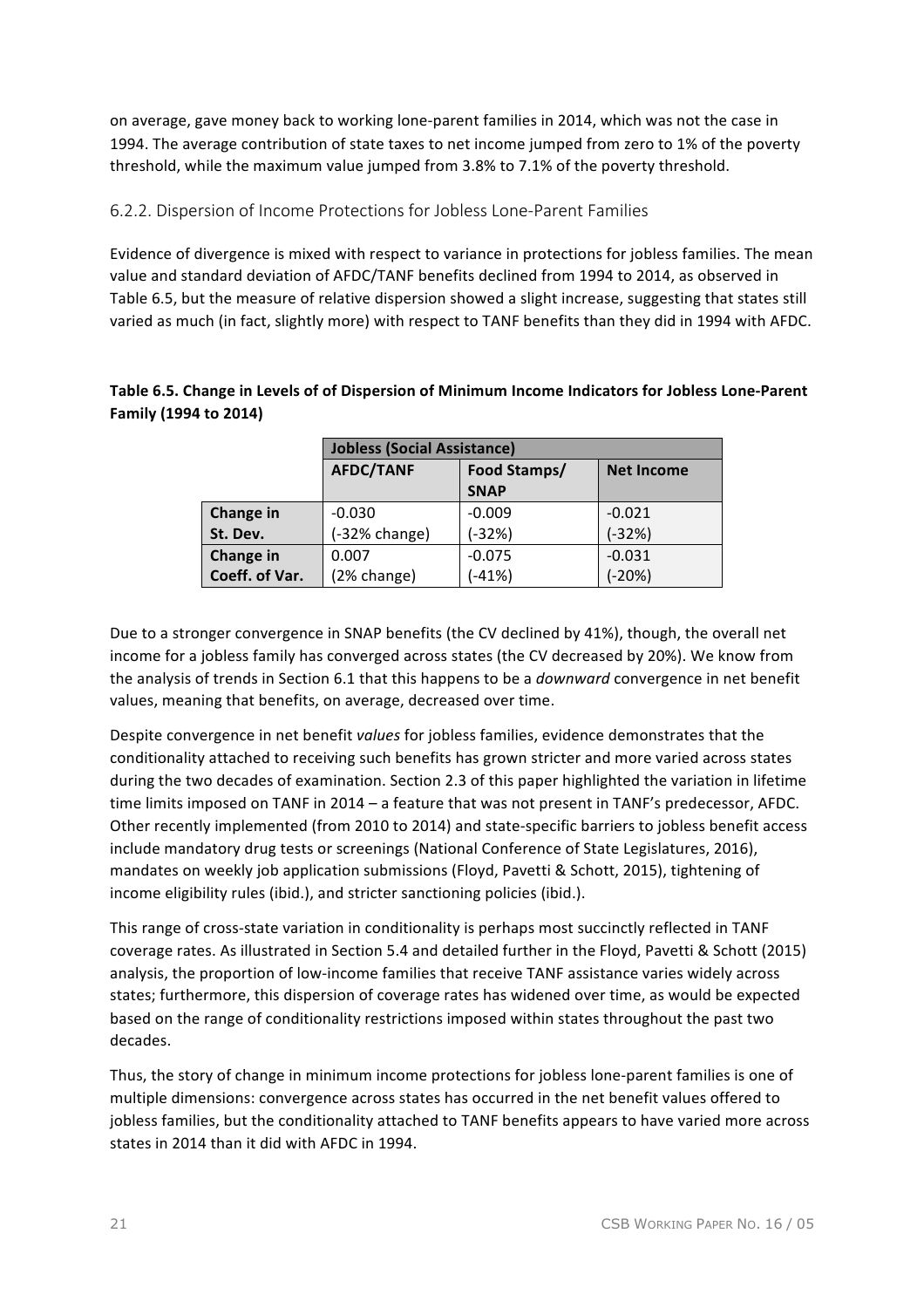Together, these findings suggest that, in 2014 more so than in 1994, the particular state in which a lone-parent family lived and/or worked was bound to meaningfully affect its relative income situation; this is especially true for a jobless family that lived in a state that positioned itself on the harsher end of the TANF conditionality spectrum.

# 7. Discussion & Conclusion

Against the backdrop of increasing signs of state-level divergence in social and labor market policies, this study set out to capture the extent of variation of family income protections across the United States, as well as how the income protections have changed across states since 1994.

Shifting the unit of analysis from the country level to the state level reveals significant differences in protections offered to a lone-parent, two-child family. For a lone parent working full time at minimum wage in 2014, net income ranged from 85% to 101% of the poverty line depending on the particular state in which the family lived and worked – a gap comparable<sup>10</sup> in quantitative (and purely relative) terms to the difference between net incomes offered for a similar family type in Finland (102.7% of the poverty threshold) versus Romania (87%), according to data from Cantillon & Marchal (2016).

For a non-working lone parent family, income protections ranged from 29% to 48% of the poverty threshold in 2014. While these values for all states tend to fall near the bottom of the range of similar calculations for EU Member States in 2012, the 19 percentage-point gap between the most and least generous U.S. states is noteworthy nonetheless.

Between 1994 and 2014, the value of net income for lone parents working full-time at minimum wage increased and became more variant across the 48 states examined. State-level increases in statutory minimum wage levels and the contribution of state income taxes to a working family's net income drove much of the variance among states.

Income support from AFDC/TANF, meanwhile, fell in 46 of the 48 states examined, contributing to a downward convergence across states in the value of minimum income protections for jobless loneparent families (though the evidence suggests the relative accessibility of such benefits grew stricter and more varied across states after the transition to TANF). Interestingly, the states that saw the greatest increases in income supports for working families also experienced the largest decreases in support for non-working families.

This collection of findings point to at least three pertinent takeaways and challenges for future studies of social policy within and among the United States.

First, the variation among states' family income protections, as this study documented, emphasizes a potential need for more dissected analyses of the U.S. when the country is embedded into comparative social policy research. While the fundamental components of income protections across the states are similar (consider the federal-level emphasis on tax credits as a mechanism for redistribution), the level of income support that these policies offer varies substantially based on the particular state in which a lone mother or father lives. These differences remain stark even when

 $10$  If the American minimum income protections were set relative to state-level poverty thresholds as opposed to the federal U.S. threshold, the gap between the most and least generous states would increase to percentage-points (109% of the poverty threshold in MS to 65% in NH) in 2014.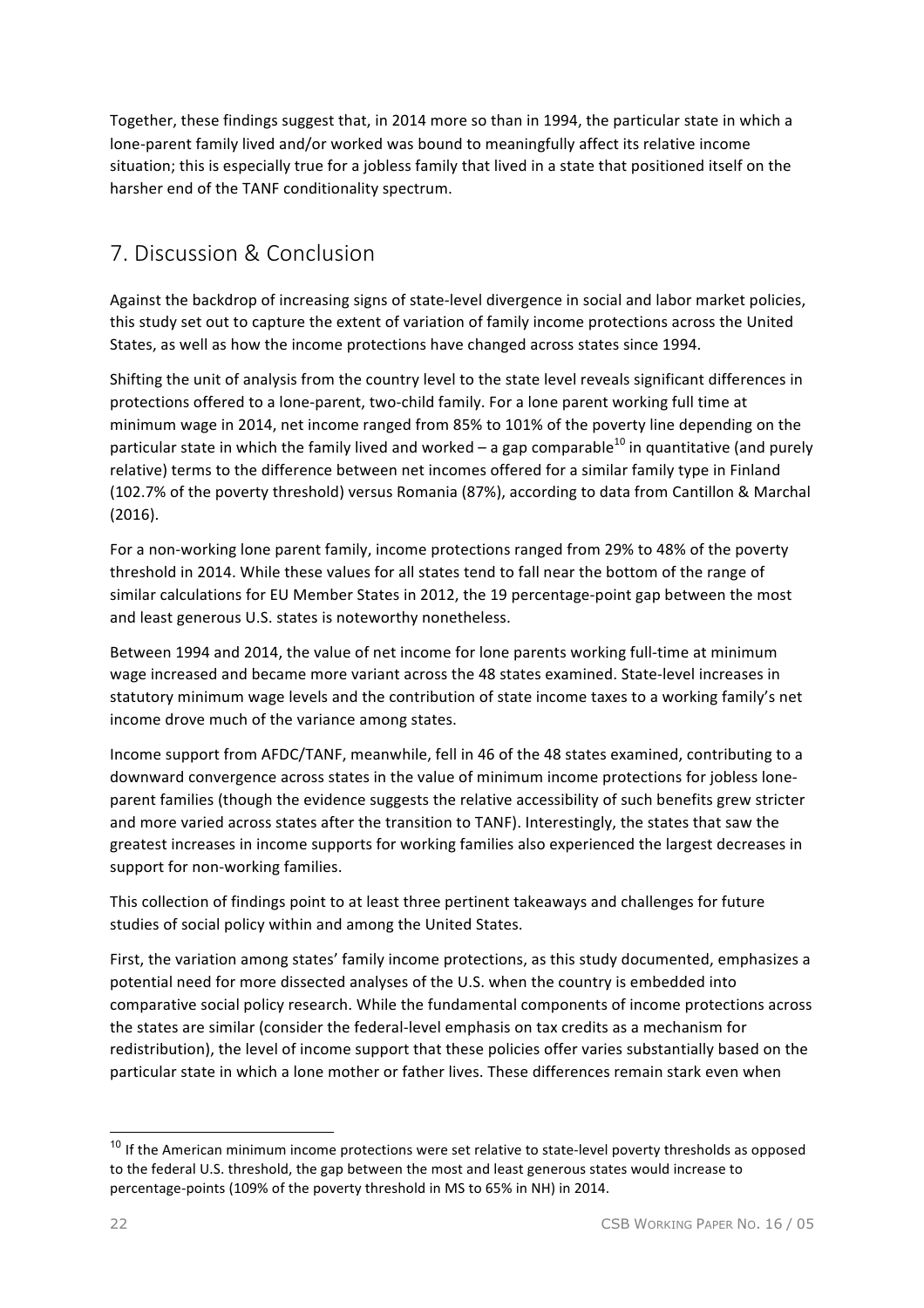adjusting for state-level purchasing power or evaluating the income protections relative to a regional poverty threshold.<sup>11</sup>

That the diverse institutional histories of the states has led to different social and labor market policy outputs should not come as a surprise, especially following greater devolutions of policyadministration authority from the federal to state level; nonetheless, much of comparative social policy research (as well as U.S.-centric social policy research, as Brady, Baker & Finnegan (2013) point out) tends to overlook the substantial interstate variation within the U.S. The extent to which this shift in unit of analysis alters the generalizability of claims about U.S. social policy may be case specific, but certainly deserves greater attention.

A call for a rethinking of how the U.S. is typically included in comparative research is not original. In 2001, Smeeding and Rainwater noted that "breaking down the U.S. into its component parts is an interest in more precise comparisons to the nation states of the EU". Similarly, Rifkin (2005) made the case that "rather than thinking of Germany in comparison to the U.S., we should think of it in comparison to California" (p.65). This study provides one step in that direction while acknowledging that many more are still needed.

Secondly, more work should be dedicated toward asking why these variations and divergence of states' minimum income protections have occurred. Can the same concepts and theories advanced to explain the development, resilience, and recalibration of welfares in rich democracies (particularly within Europe) also explain the variation and increasing divergence of social policies across the U.S. states? The states provide adequate, yet relatively untapped ground to further test the credibility of theories relating to power resources, post-industrialism, or other explanations of welfare state change.

Finally, attempts to capture variance in social and labor market policies across the U.S. should expand beyond indicators of family income protections and include elements such as paid leave policies, childcare support, access to affordable healthcare, and other relevant measures of the support offered to low-income families.

Developing a more comprehensive picture of state-level variance in social policy will enable researchers to more accurately assess the relationship of social policy outputs and social outcomes within and among the United States; furthermore, it opens the possibility of including specific states, as opposed to the aggregate of all of them, into comparative social policy analyses. As this study suggests, an analysis of the parts  $-$  in this case, the 48 contiguous states  $-$  may offer a different story than an analysis of their sum.

If future research reveals that these cross-state differences in policy design do, indeed, translate into notable differences in social outcomes, then subsequent integrations of the country into analyses of social policy might be wise to not simply adopt *the* United States, but, instead, challenge which United States should be the focal point of analysis.

 $11$  Income protections based on the regional price parities or state-level thresholds are available upon request.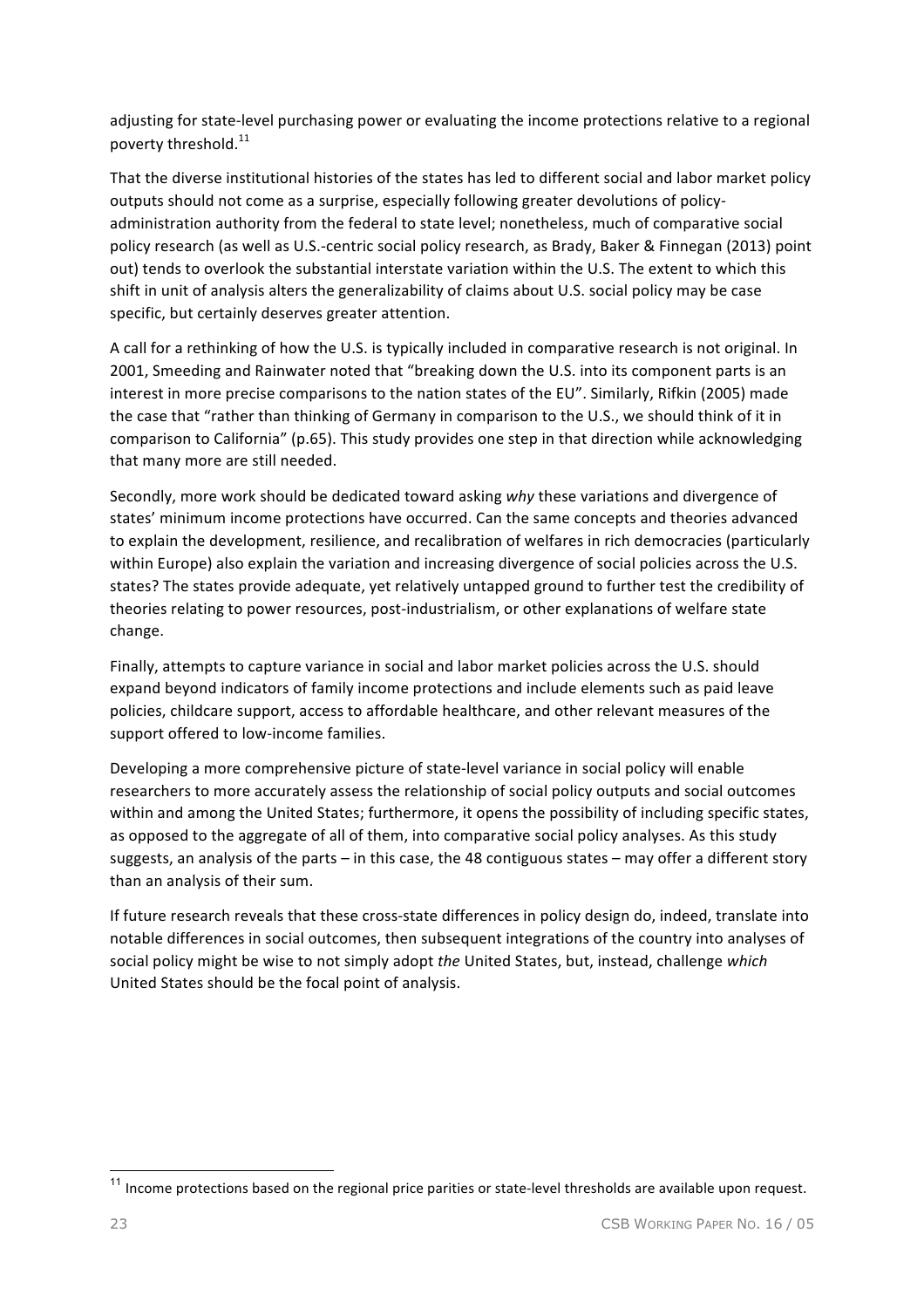## References

- Amenta, E., & Carruthers, B. G. (1988). The Formative Years Of U.S. Social Spending Policies: Theories Of The Welfare State And The American States During The Great Depression. American *Sociological Review, 53* (October), 661-678.
- Betson, D. & Michael, R. (1997). Why So Many Children Are Poor. The Future of Children, Children & *Poverty, Vol. 7, No. 2.*
- Blank, R., & Greenberg, M. (2008). Improving the Measurement of Poverty. The Brookings Institution.
- Brady, D. & Destro, L. (2015). Poverty, in "Oxford Handbook of U.S. Social Policy" (eds. Beland, D., Howard, C., & Morgan, K.). Oxford: Oxford University Press.
- Brady, D., Baker, R. S., & Finnigan, R. (2013). When Unionization Disappears: State-Level Unionization and Working Poverty in the United States. American Sociological Review, 78(5), 872-896. doi:10.1177/0003122413501859
- Brady, D., Baker, R., & Finnigan, R. (2013). When Unionization Disappears State-Level Unionization and Working Poverty in the United States. American Sociological Review, Vol 78, No 5. doi: 10.1177/0003122413501859
- Cantillon, B., & Marchal, S. (2016). Decent income for the poor: which role for Europe? Working Paper 16/01. Antwerp: Herman Deleeck Centre for Social Policy, University of Antwerp.
- Caughey, D., & Warshaw, C. (2015). The Dynamics of State Policy Liberalism, 1936–2014. American *Journal of Political Science*, doi:10.1111/ajps.12219
- Cauthen, N. K., & Amenta, E. (1996). Not for Widows Only: Institutional Politics and the Formative Years of Aid to Dependent Children. American Sociological Review, 61(3), 427-448. doi:10.2307/2096357
- CBPP (Center on Budget & Policy Priorities) (2015). "State Fact Sheets: How States Have Spent Federal and State Funds Under the TANF Block Grant." Retrieved from http://www.cbpp.org/research/family-income-support/state-fact-sheets-how-states-havespent-federal-and-state-funds-under.
- CBPP (Center on Budget & Policy Priorities) (2014). "Policy Basics: An Introduction to TANF." Retrieved from http://www.cbpp.org/research/policy-basics-an-introduction-to-tanf.
- Committee on Economic Security (1935). Social Security In America: Security for Children. *Social Security Administration.*
- Crandall-Hollick, M. L. (2012). An Overview of Tax Provisions Expiring in 2012. *Congressional Research Service*.
- DeParle, Jason (1994). "From Pledge to Plan: The campaign to end welfare -- A special report.; The Clinton Welfare Bill: A Long, Stormy Journey." The New York Times. 15 July, 1994.
- Esping-Andersen, G. (1990). *The three worlds of welfare capitalism*. Cambridge, UK: Polity Press.
- Esping-Andersen, G. (1999). *Social foundations of postindustrial economies*. Oxford ; New York: Oxford University Press.
- Falk, G. (2013). The Temporary Assistance for Needy Families (TANF) Block Grant: A Primer on TANF Financing and Federal Requirements. Washington, D.C.: Congressional Research Service.
- Falk, G. (2014). Temporary Assistance for Needy Families (TANF): Eligibility and Benefit Amounts in State TANF Cash Assistance Programs. Washington, D.C.: Congressional Research Service.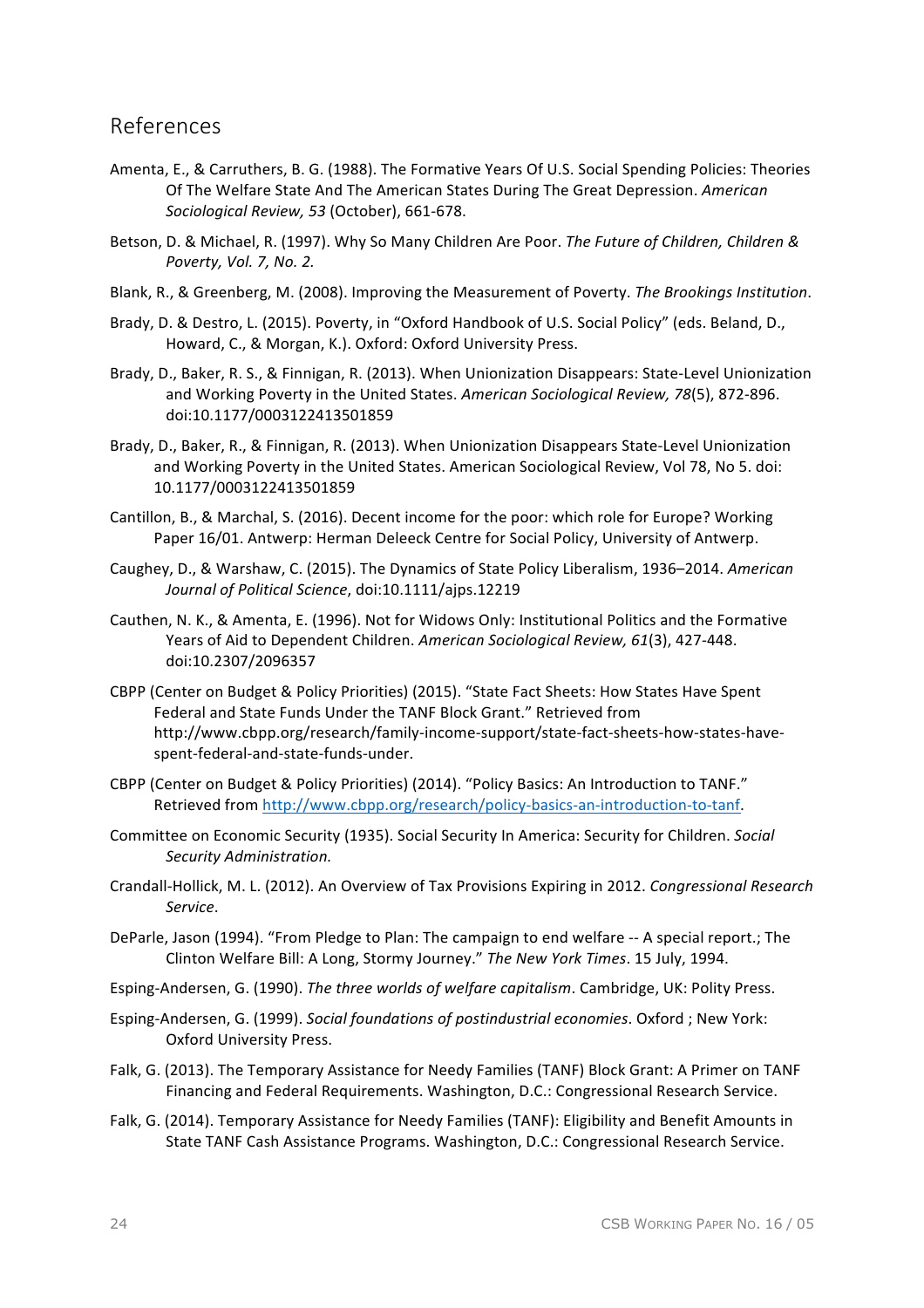- Floyd, I. (2016). Arizona Cuts TANF Time Limit to Shortest Nationwide. Center on Budget & Policy *Priorities*.
- Floyd, I., Pavetti, L., & Schott, L. (2015). TANF Continues to Weaken as a Safety Net. Center on Budget *& Policy Priorities*.
- Germanis, P. (2015). TANF is Broken! It's Time to Reform "Welfare Reform" (And Fix the Problems, Not Treat their Symptoms). Retrieved from http://mlwiseman.com/wpcontent/uploads/2013/09/TANF-is-Broken.072515.pdf.
- Hoynes, H., McGranahan, L., & Schanzenbach, D. (2014). SNAP and Food Consumption, University of Kentucky Center for Poverty Research Discussion Paper Series. Paper 9.
- Hungerford, T. L., & Thiess, R. (2013). The Earned Income Tax Credit And The Child Tax Credit. *Economic Policy Institute, Issue Brief #370*.
- Internal Revenue Service (2015). States and Local Governments with Earned Income Tax Credit. Retrieved from https://www.irs.gov/credits-deductions/individuals/earned-income-taxcredit/states-and-local-governments-with-earned-income-tax-credit
- Immervoll, H. (2009). Minimum-Income Benefits in OECD Countries: Policy Design, Effectiveness and Challenges. *IZA Discussion Paper Series, No. 4627.*
- Kenworthy, L. (2015). Do employment-conditional earnings subsidies work? *ImPRovE Working Paper, Discussion Paper No. 15/10*.
- Kimball, W., & McHugh, R. (2015). How Low Can We Go? State Unemployment Insurance Programs Exclude Record Numbers Of Jobless Workers. *Economic Policy Institute, Briefing Paper #392*.
- Marchal, S. & Marx, I. (2016). Stemming the tide. What have EU countries and the US done to support low-wage workers in an era of downward wage pressures?.Journal of European *Social Policy.*
- Meyers, M. K., Gornick, J. C. and Peck, L. R. (2001), Packaging Support for Low-Income Families: Policy Variation across the United States. J. Pol. Anal. Manage., 20: 457–483. doi: 10.1002/pam.1003
- Montanari, I. (2001). Modernization, globalization and the welfare state: a comparative analysis of old and new convergence of social insurance since 1930. British Journal of Sociology, 52(3), 469-494. doi:10.1080/00071310120071142
- Monfort, P. (2008). Convergence of EU Regions Measures and Evolution. *European Union Regional Policy: Working Paper.*
- Nathan, R. & Gais, T. (2001). Is Devolution Working? Federal and State Roles in Welfare. *Brookings Institution.*
- National Conference of State Legislatures (2016). Drug Testing For Welfare Recipients And Public Assistance. NCSL Research. Retrieved from http://www.ncsl.org/research/humanservices/drug-testing-and-public-assistance.aspx
- Nelson, K. (2007). Introducing SaMip: The Social Assistance and Minimum Income Protection Interim Dataset. Scandinavian Working Papers in Economics 11/2007. Stockholm: Swedish Institute for Social Research.
- Nord, M., & Prell, M. (2011). Food Security Improved Following the 2009 ARRA Increase in SNAP Benefits. *USDA Economic Research Service*(Number 116).
- Nurminen, M. (2015). Towards Common Ground? Problematizing Policy Convergence In The Context Of 'Work-Family Reconciliation' Policies From 2000-2014. MSc Thesis, Department of Social Policy & Intervention, University of Oxford.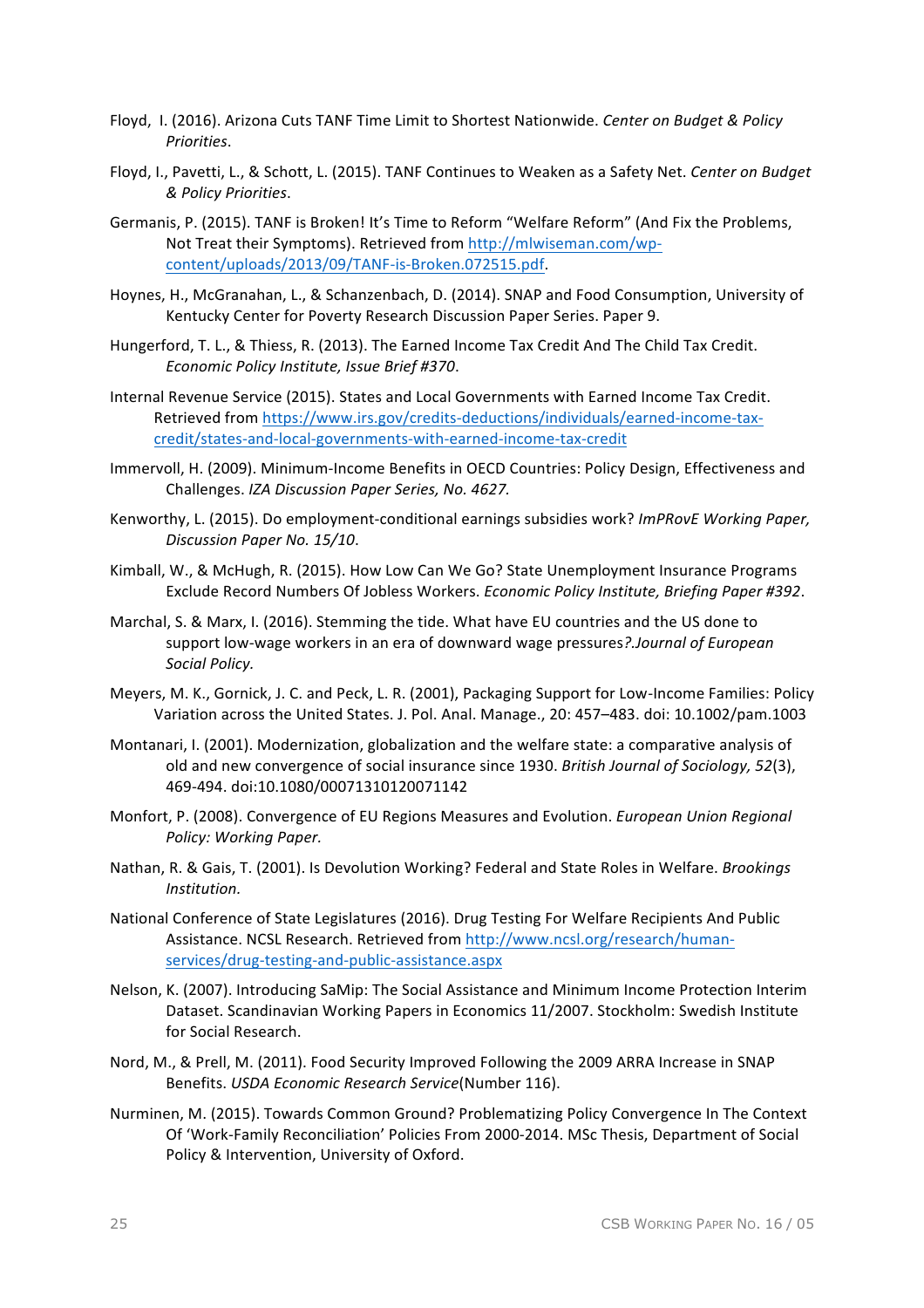- Obinger, H., Leibfried, S., & Castles, F. G. (2005). Federalism and the welfare state : new world and *European experiences*. Cambridge ; New York: Cambridge University Press.
- Page, S. B., & Larner, M. B. (1997). Introduction to the AFDC Program. The Future of Children, Vol. 7, *No. 1*.
- Parolin, Z. & Wiseman, M. (2016). Restoring the Entrails of Welfare Reform. *Institute for Research on Poverty Discussion Paper*, No. 1433-16.
- Quadagno, J. S. (1994). *The color of welfare : how racism undermined the war on poverty*. New York: Oxford University Press.
- Rainwater, L & Smeeding, T. (1995). *Doing Poorly: The Real Income of American Children in a* Comparative Perspective. LIS Working Paper Series.
- Rifkin, J. (2005). The European dream : how Europe's vision of the future is quietly eclipsing the American dream (Reprint. ed.). Cambridge: Polity.
- Rifkin, J. (2005). The European Dream: How Europe's Vision of the Future Is Quietly Eclipsing the American Dream. TarcherPerigee: New York.
- Saraceno, C. (2010). Concepts and Practices of Social Citizenship in Europe. In Alber, J. & Gilbert, N. (Eds), United in Diversity? Comparing Social Models in Europe and America, Oxford University Press.
- Schott, L., Pavetti, L., & Floyd, I. (2015). How States Use Federal and State Funds Under the TANF Block Grant. *Center on Budget & Policy Priorities*.
- Schott, L. & Hill, M. (2015). State General Assistance Programs Are Weakening Despite Increased Need. *Center on Budget & Policy Priorities*.
- Smeeding, T., & Rainwater, L. (2001). Poverty Across States, Nations & Continents, in Vlemincx, K. and T. Smeeding (eds.), Child wellbeing, child poverty, and child policy in modern nations, Policy Press at University of Bristol, 2001.
- Smeeding, T. & Thevenot, C. (2016). Addressing Child Poverty: Hoes Does the United States Compare with Other Nations? Academic Pediatrics.
- U.S. Department of Labor (2015). Changes In Basic Minimum Wages In Non-Farm Employment Under State Law: Selected Years 1968 To 2016. Accessed online: https://www.dol.gov/whd/state/stateminwagehis.htm
- USDA (2012). Reaching Those In Need: Estimates Of State Supplemental Nutrition Assistance Program Participation Rates In 2012. Washington, D.C.: United States Department of Agriculture.
- Van Mechelen, N., Marchal, S., Goedeme, T., Marx, I., & Cantillon, B. (2011). The CSB-Minimum Income Protection Indicators dataset (CSB-MIPI). *Herman Deleeck Centre for Social Policy*, *Working Papers, No 11, 05.*

Work, Family & Legal Center (2016). Overview of Paid Sick Time Laws in the United States.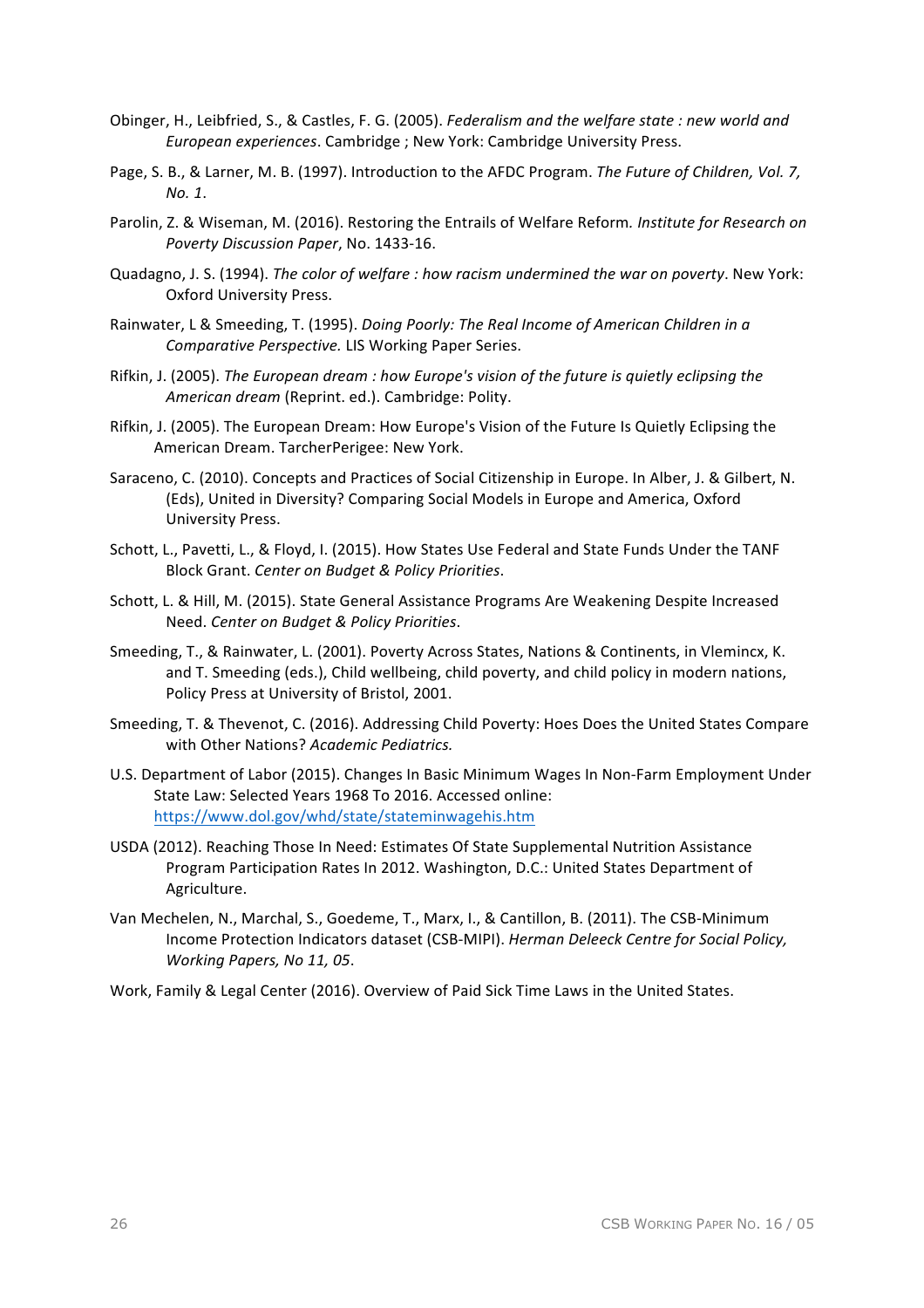# Appendix

## Appendix A: Methodology and Calculation of Family Income Protections

This appendix details the calculation process for the family income protections presented for each of the 48 states in 1994 and 2014.

Policy rules were collected from a range of data sources (see below) to determine the net value of income protections. Calculations were programed using standard spreadsheet software after importing policy rules and variables for each year and state.

Rules for tax calculations were inserted the model and performed by hand. To verify the accuracy of the calculations, tax simulations were also run through the TAXSIM Model (version 9), hosted by the National Bureau of Economic Research.

The policies below were computed into the income calculations in order of their appearance.

#### **Hourly Minimum Wage Rate:**

*Calculation Notes:* The value of each state's statutory minimum wage for non-tipped employees was used in the calculations; if states did not offer a minimum wage higher than the federal minimum, then the federal version was used (\$7.25 per hour in 2014; \$4.25 in 1994). Gross income (the value before adjusting for taxes and transfers) for the working version of the model families was calculated by multiplying the state's respective minimum wage value by 40 -- the maximum number of hours one can work before overtime pay is legally obliged.

Data Source: U.S. Department of Labor: Changes In Basic Minimum Wages In Non-Farm Employment Under State Law: Selected Years 1968 To 2016 (2016)

#### **Federal Insurance Contributions Act (FICA) Payroll Tax:**

*Calculation Notes:* Payroll taxes mandate a deduction of 6.2% of gross income for the Old-Age, Survivors, and Disability Insurance (OASDI) program, plus 1.45% of gross income for Medicare's Hospital Insurance program. The rate for dependent employees, rather than selfemployed workers, is used in this calculation of payroll taxes. The payroll tax rates were identical in 2014 and 1994. The employers' share of payroll taxes was not assigned to the individual employees in these calculations.

Data Source: Social Security Administration: Social Security & Medicare Tax Rates, 1937 to Present (2016)

#### **Federal income tax liabilities:**

*Calculation Notes:* Within the simulations of minimum income protections, federal income tax liabilities are dependent on the lone parent's gross earnings and family structure. Two types of nonrefundable tax deductions apply to the simulations: first, a standard deduction (\$9,100 in 2014; \$5,600 in 1994) for the household head and, second, a personal exemption for each the household head and the two children assumed to live within the simulated households (\$3,950 for each individual in 2014; \$2,450 for each in 1994).

None of the simulated households in any state or either year of the simulations had federal tax liabilities remaining after the deductions were applied.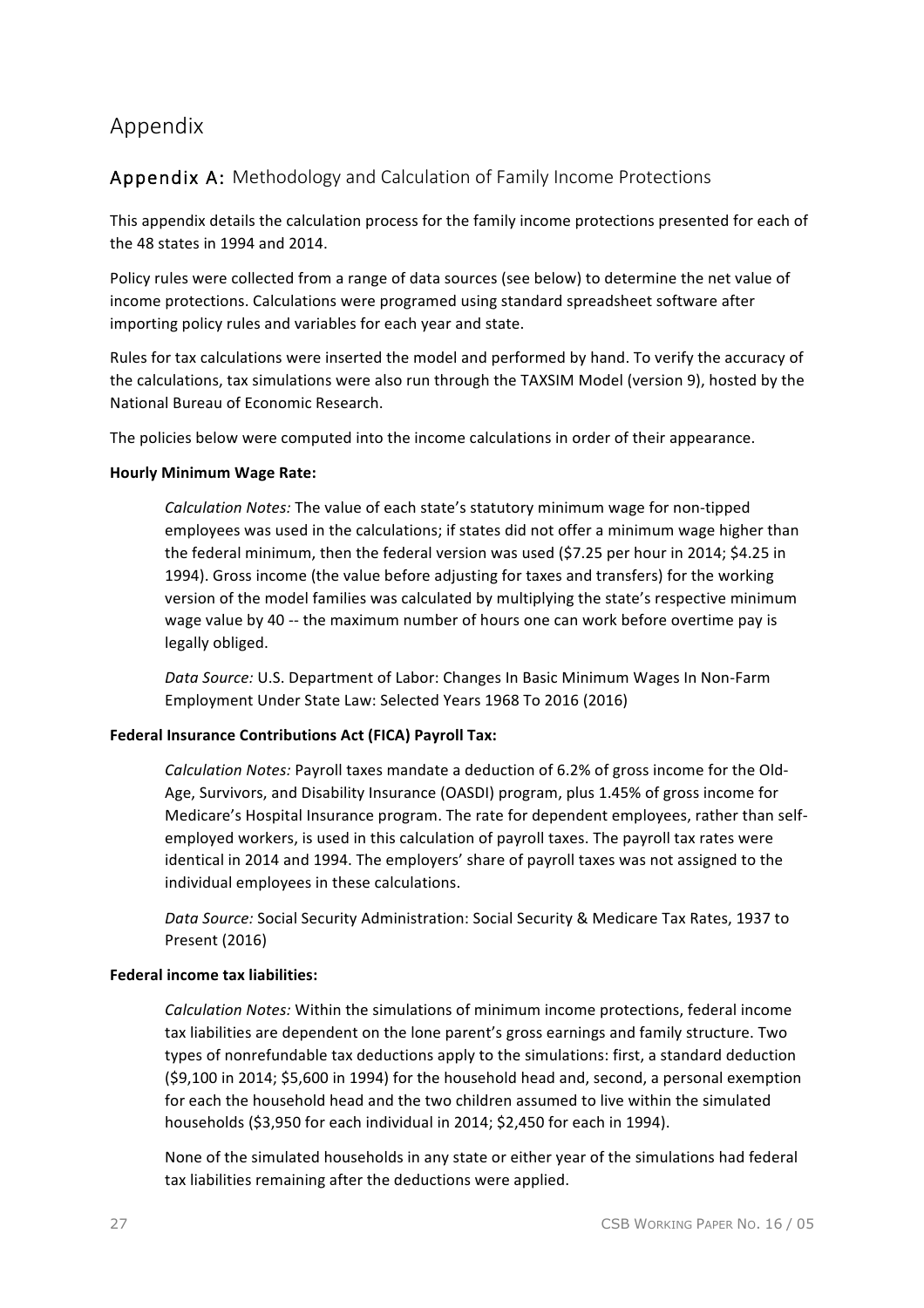Data Source: Internal Revenue Service: Federal Tax Rates, Personal Exemptions, and Standard Deductions (2014); Internal Revenue Service, Publication 501: Exemptions, Standard Deduction, and Filing Information for Use in Preparing 1994 Returns (1994)

#### **Federal income tax credits:**

#### **(Additional) Child Tax Credit (ACTC/CTC)**

Calculation Notes: Introduced in 1997, the Child Tax Credit features a refundable and nonrefundable benefit to low-income families with children. The refundable portion is known as the Additional Child Tax Credit (ACTC) and is applied when the value of the non-refundable portion exceeds the value of federal tax liabilities for a particular tax filer. As noted above, the standard deduction and personal exemptions were sufficient to eliminate federal tax liabilities for the working lone-parent household in all states; thus, the value of the Child Tax Credit, set at \$1,000 per child in 2014, exceeds liabilities and is converted in the refundable ACTC.

The ACTC offers a refundable credit to 15% of gross earnings in excess of \$3,000, with a maximum benefit cap of \$2,000 for the lone-parent, two-child family type simulated in this study (Crandall-Hollick, 2016). For families working full-time at minimum wage, then, the value of the ACTC was set to an annual value of \$1,812 in 2014 *[0.15\*((40\*52\*\$7.25)-\$3,000)]*. In most states with minimum wage levels higher than the federal standard, the ACTC reached its cap of \$2,000.

Data Source: Crandall-Hollick, M (2016). The Child Tax Credit: Current Law and Legislative History. Congressional Research Services; Internal Revenue Service (2014). Publication 972: Child Tax Credit.

#### **Earned Income Tax Credit (EITC)**

*Calculation Notes:* The Earned Income Tax Credit (EITC) offers refundable tax credits to households reporting low levels of earnings. The calculations for the value of the EITC are based on four levers: the rate of the credit (40% for the simulated family type in 2014), the income credit phase-out start  $($17,830)$ , the benefit phase-out rate  $(21.06%)$ , and the maximum value of the benefit (\$5,460). In 1994, these levers were set at 30%, \$11,000, 17.68%, and \$2,528, respectively.

In most states in 2014, the gross income of a lone parent working full-time at minimum wage did not eclipse the phase-out market of \$17,830; thus, the maximum benefit of \$5,460 was applied (as 40% of gross earnings exceeds the maximum benefit value). In states with a higher minimum wage, such as California, gross income exceeded the phase-out start  $(517,830)$ ; thus, each dollar of gross income greater than this amount was multiplied by the phase-out rate and deducted from the maximum value to produce the final benefit value.

Data Source: Internal Revenue Service (2014). EITC Income Limits, Maximum Credit Amounts, and Tax Law Updates; U.S. Government Accountability Office (1998). 'EARNED INCOME CREDIT: IRS' Tax Year 1994 Compliance Study and Recent Efforts to Reduce Noncompliance'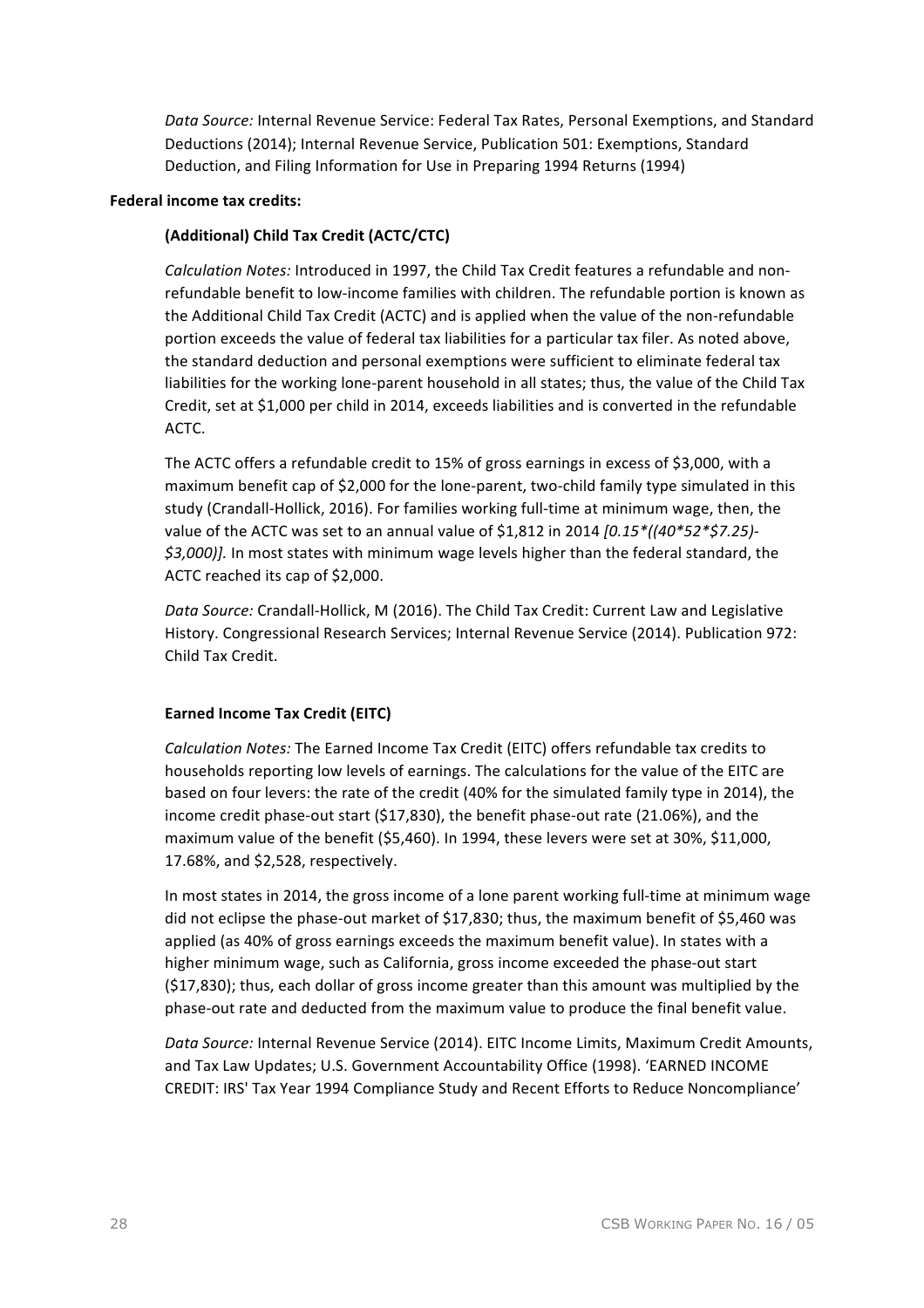#### **State income tax liabilities:**

*Calculation Notes:* Each state sets its own income tax brackets and its own deduction/exemptions rules. The Tax Foundation aggregates this information for all states; this data was used to calculate the simulated tax values for the lone-parent, two-child family in each state in 2014 and 1994.

Due to the arduous and error-prone nature of calculating tax liabilities for 48 sets of tax brackets and rules, all values were cross-checked with TAXSIM simulation software (version 9) available through the National Bureau of Economic Research.

Data Source: Tax Foundation (2014). State Personal Income Tax Rates and Brackets; TAXSIM, Version 9. National Bureau of Economic Research.

#### **State income tax credits:**

*Calculation Notes:* Several states offered supplements to the federally-administered EITC refundable tax credits in 1994 and 2014. In almost all cases, the value of the state-level EITC supplements is set as a percentage of the federal EITC benefit (Massachusetts, for example, tied the value of its supplement to 15% of the federal EITC refund in 2014). In 1994, Wisconsin determined the value using its own benefit calculation, which was taken into account in the values presented in this study. Minnesota also operates under different rules, which are accounted for here. Certain states offer non-refundable supplements to the EITC, which are included in the model.

Data Source: NBER (2015). State EITC Provisions, 1977-2015.

#### Aid to Families with Dependent Children (AFDC) / Temporary Assistance for Needy Families (TANF)

*Calculation Notes:* AFDC calculations were used in 1994. As the paper details, AFDC was converted to TANF in 1997 (thus, TANF calculations are included in the 2014 income protections). For both programs, benefit values and eligibility determinations vary by state.

For simulations in which the lone parent is jobless, the maximum AFDC/TANF values for the respective state are applied. For simulations in which the family is working, eligibility and benefit determination policies for the respective state are applied. In most states, full-time work at minimum wage renders the lone parent ineligible for AFDC/TANF benefits; the exceptions, of course, are accounted for in the calculations presented.

Data Source: National Research Council (1995). Measuring Poverty: A New Approach; Falk, G. (2014). Temporary Assistance for Needy Families (TANF): Eligibility and Benefit Amounts in State TANF Cash Assistance Programs. Congressional Research Service.; Urban Institute (2014). The Welfare Rules Database.

#### **Supplemental Nutrition Assistance Program (SNAP; food stamps)**

#### *Calculation Notes:*

The maximum food stamp benefit was \$511 across the 48 states examined in 2014, and \$295 in 1994. Determining the final benefit value, however, requires information about benefit deductions and net income.

For both working and non-working family simulations, the standard SNAP deduction (\$155 in 2014, \$131 in 1994) was applied. For the working family simulations, the earnings deduction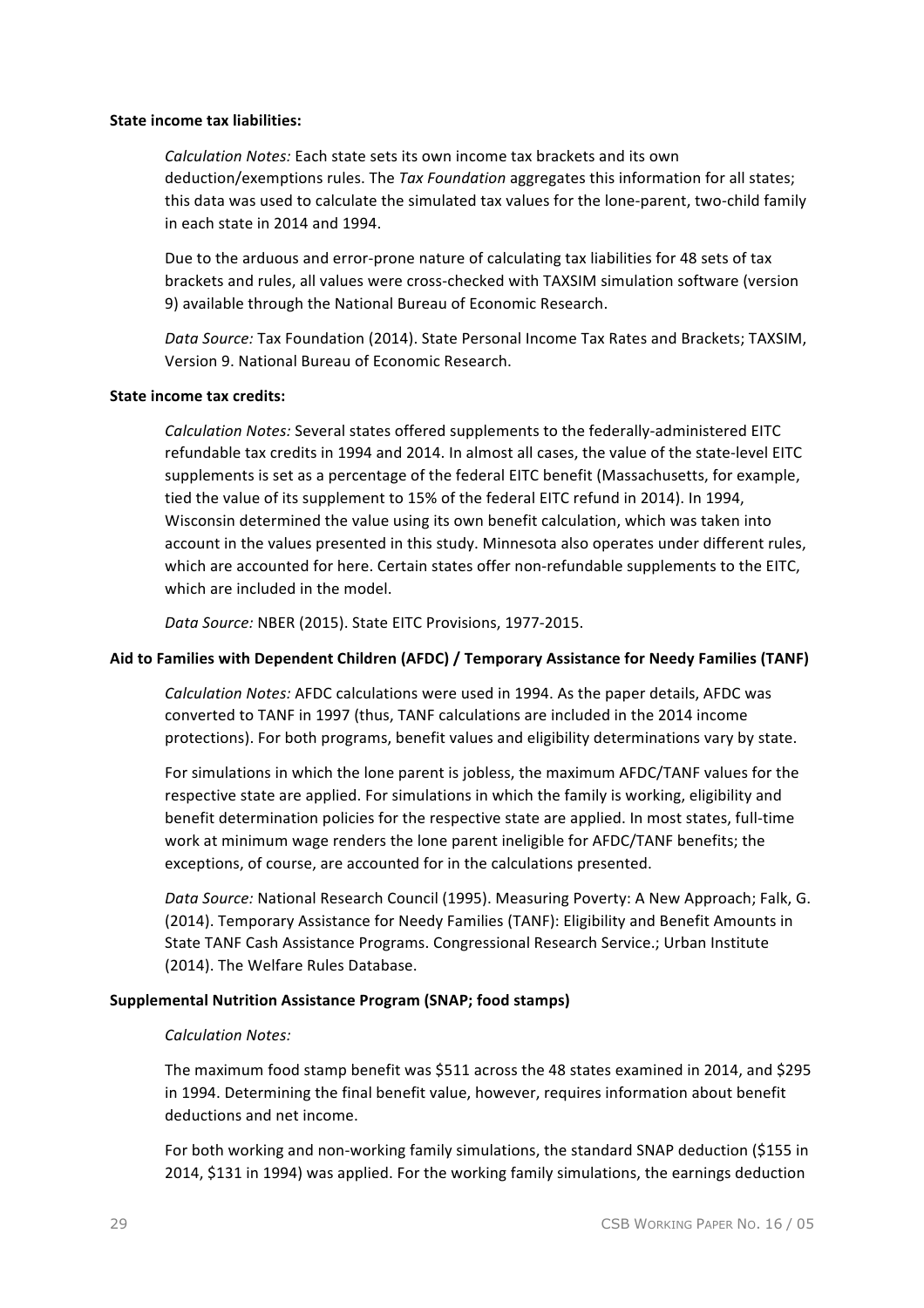(20% of earned income) was also included. Household deductions were not included in these benefit calculations. The final benefit value is obtained by subtracting the maximum benefit value by 30% of the net income (which, for a jobless family, includes any benefits from TANF) remaining after deductions are applied.

Data Source: Center for Budget & Policy Priorities (2016). A Quick Guide to SNAP Eligibility and Benefits; Aussenberg, R.A. (2014). Supplemental Nutrition Assistance Program (SNAP): A Primer on Eligibility and Benefits. Congressional Research Service.

### Appendix B: Family Income Protections for 48 States in 2014

All values are set relative to the poverty threshold in the given year. As detailed in the paper, the poverty threshold is set at 60% of national equivalised household median. The Modified OECD equivalence scale is used in comparing net household incomes to the poverty threshold.

|                      | <b>Jobless</b> | <b>Full-Time Work at Minimum Wage</b> |              |              |              |                 |
|----------------------|----------------|---------------------------------------|--------------|--------------|--------------|-----------------|
|                      | <b>Net</b>     | <b>Net</b>                            | <b>Gross</b> | Federal      | <b>State</b> | (Near-) Cash    |
|                      | Income         | Income                                | Income       | <b>Taxes</b> | <b>Taxes</b> | <b>Benefits</b> |
| Alabama              | 30.3%          | 85.9%                                 | 53.9%        | 21.9%        | $-0.8%$      | 11.0%           |
| Arizona              |                |                                       |              | 22.2%        | 0.0%         | 9.8%            |
|                      | 32.2%          | 90.6%                                 | 58.7%        |              | 0.0%         | 11.0%           |
| <b>Arkansas</b>      | 30.0%          | 86.7%                                 | 53.9%        | 21.9%        |              |                 |
| California           | 44.0%          | 95.6%                                 | 66.9%        | 20.9%        | 0.0%         | 7.9%            |
| Colorado             | 37.8%          | 91.2%                                 | 59.4%        | 22.1%        | 0.0%         | 9.6%            |
| <b>Connecticut</b>   | 41.2%          | 100.7%                                | 68.0%        | 20.5%        | 4.6%         | 7.6%            |
| <b>Delaware</b>      | 34.0%          | 89.8%                                 | 57.6%        | 22.1%        | 0.0%         | 10.1%           |
| <b>Florida</b>       | 33.0%          | 90.8%                                 | 58.9%        | 22.1%        | 0.0%         | 9.8%            |
| Georgia              | 32.3%          | 86.3%                                 | 53.9%        | 21.9%        | $-0.3%$      | 11.0%           |
| Idaho                | 33.2%          | 86.7%                                 | 53.9%        | 21.9%        | 0.0%         | 11.0%           |
| <b>Illinois</b>      | 36.9%          | 94.4%                                 | 61.3%        | 22.0%        | 2.0%         | 9.2%            |
| Indiana              | 32.5%          | 88.4%                                 | 53.9%        | 21.9%        | 1.8%         | 11.0%           |
| lowa                 | 36.7%          | 89.0%                                 | 53.9%        | 21.9%        | 2.3%         | 11.0%           |
| <b>Kansas</b>        | 36.8%          | 89.7%                                 | 53.9%        | 21.9%        | 3.0%         | 11.0%           |
| Kentucky             | 31.8%          | 84.9%                                 | 53.9%        | 21.9%        | $-1.8%$      | 11.0%           |
| Louisiana            | 31.1%          | 86.9%                                 | 53.9%        | 21.9%        | 0.2%         | 11.0%           |
| <b>Maine</b>         | 38.4%          | 89.2%                                 | 55.7%        | 22.0%        | 1.0%         | 10.5%           |
| Maryland             | 42.6%          | 91.4%                                 | 53.9%        | 21.9%        | 4.7%         | 11.0%           |
| <b>Massachusetts</b> | 42.4%          | 92.6%                                 | 59.4%        | 22.1%        | 1.5%         | 9.6%            |
| Michigan             | 38.7%          | 91.9%                                 | 60.5%        | 22.0%        | 0.0%         | 9.4%            |
| Minnesota            | 39.9%          | 98.3%                                 | 59.4%        | 22.1%        | 7.1%         | 9.6%            |
| <b>Mississippi</b>   | 29.0%          | 86.6%                                 | 53.9%        | 21.9%        | $-0.1%$      | 11.0%           |
| <b>Missouri</b>      | 32.7%          | 88.2%                                 | 55.7%        | 22.0%        | 0.0%         | 10.5%           |
| Montana              | 39.2%          | 90.6%                                 | 58.7%        | 22.2%        | 0.0%         | 9.8%            |
| Nebraska             | 34.8%          | 93.1%                                 | 59.4%        | 22.1%        | 2.0%         | 9.6%            |
| <b>Nevada</b>        | 35.4%          | 98.2%                                 | 53.9%        | 21.9%        | 0.0%         | 22.5%           |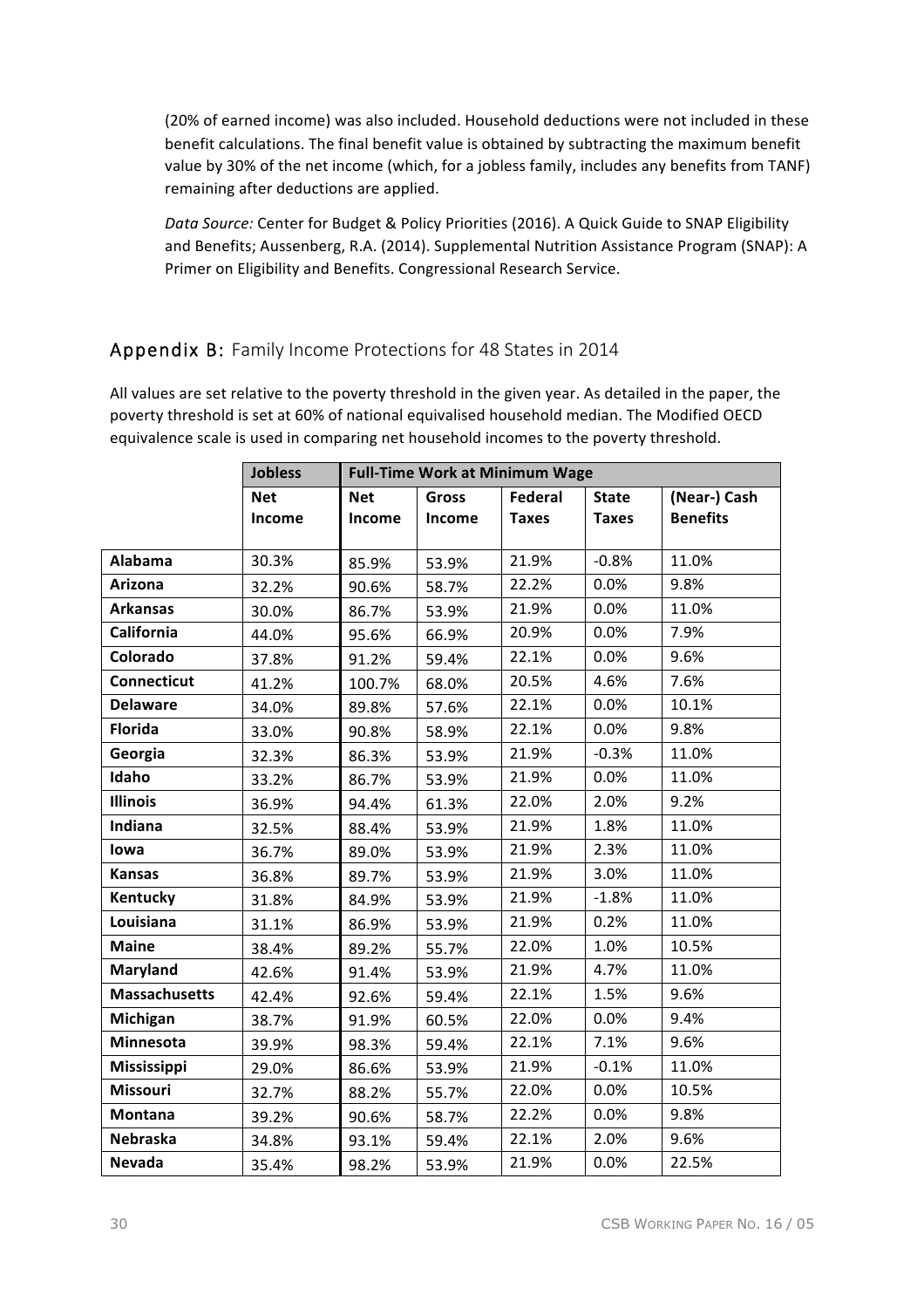| <b>New Hampshire</b>  | 44.1% | 86.7%  | 53.9% | 21.9% | 0.0%    | 11.0% |
|-----------------------|-------|--------|-------|-------|---------|-------|
| <b>New Jersey</b>     | 36.6% | 95.7%  | 61.3% | 22.0% | 3.2%    | 9.2%  |
| <b>New Mexico</b>     | 35.3% | 90.2%  | 55.7% | 22.0% | 2.0%    | 10.5% |
| <b>New York</b>       | 47.6% | 96.5%  | 59.4% | 22.1% | 5.3%    | 9.6%  |
| <b>North Carolina</b> | 32.1% | 86.0%  | 53.9% | 21.9% | $-0.6%$ | 11.0% |
| <b>North Dakota</b>   | 38.2% | 86.7%  | 53.9% | 21.9% | 0.0%    | 11.0% |
| Ohio                  | 37.8% | 90.9%  | 59.1% | 22.1% | 0.0%    | 9.7%  |
| <b>Oklahoma</b>       | 32.7% | 87.5%  | 53.9% | 21.9% | 0.9%    | 11.0% |
| Oregon                | 39.1% | 95.3%  | 67.6% | 20.7% | $-0.7%$ | 7.7%  |
| Pennsylvania          | 36.0% | 85.0%  | 53.9% | 21.9% | $-1.7%$ | 11.0% |
| <b>Rhode Island</b>   | 40.5% | 93.6%  | 59.4% | 22.1% | 2.4%    | 9.6%  |
| <b>South Carolina</b> | 32.1% | 88.5%  | 53.9% | 21.9% | 0.0%    | 12.8% |
| <b>South Dakota</b>   | 41.9% | 86.7%  | 53.9% | 21.9% | 0.0%    | 11.0% |
| <b>Tennessee</b>      | 29.4% | 92.2%  | 53.9% | 21.9% | 0.0%    | 16.5% |
| <b>Texas</b>          | 32.2% | 86.7%  | 53.9% | 21.9% | 0.0%    | 11.0% |
| Utah                  | 38.8% | 86.6%  | 53.9% | 21.9% | $-0.1%$ | 11.0% |
| Vermont               | 43.1% | 100.7% | 64.9% | 21.4% | 6.1%    | 8.3%  |
| Virginia              | 33.5% | 86.7%  | 53.9% | 21.9% | 0.0%    | 11.0% |
| Washington            | 38.2% | 96.7%  | 69.2% | 20.2% | 0.0%    | 7.3%  |
| <b>West Virginia</b>  | 34.1% | 85.7%  | 53.9% | 21.9% | $-1.0%$ | 11.0% |
| Wisconsin             | 42.1% | 88.8%  | 53.9% | 21.9% | 2.1%    | 11.0% |
| <b>Wyoming</b>        | 42.9% | 86.7%  | 53.9% | 21.9% | 0.0%    | 11.0% |

**Equivalised Household Median Income** (2014): \$29,166

Equivalised Poverty Threshold for Lone Parent with Two Children (2014): \$27,990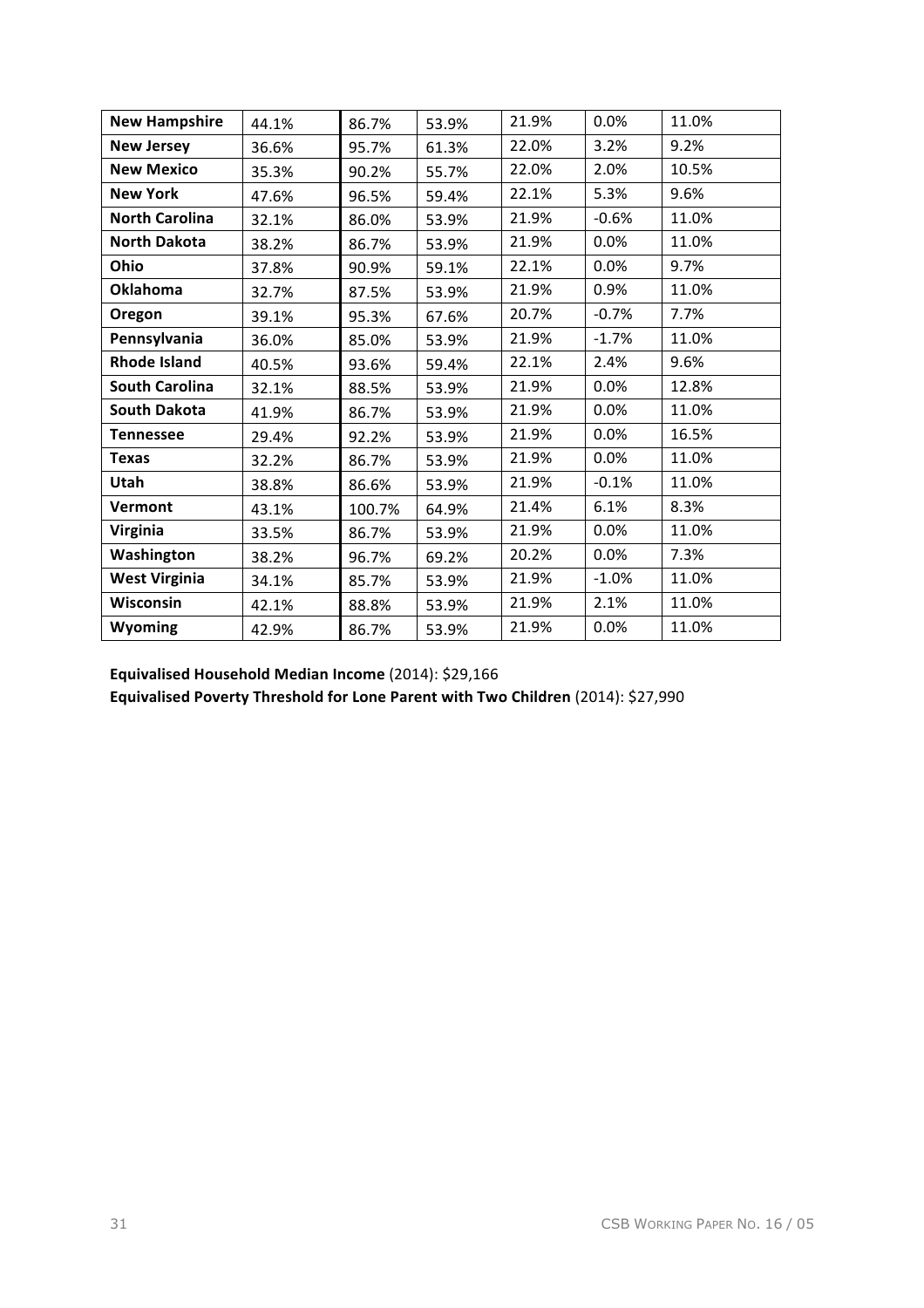# Appendix C: Family Income Protections for 48 States in 1994

All values are set relative to the poverty threshold in the given year. As detailed in the paper, the poverty threshold is set at 60% of national equivalised household median income. The Modified OECD equivalence scale is used in comparing net household incomes to the poverty threshold.

|                       | <b>Jobless</b> | <b>Full-Time Work at Minimum Wage</b> |              |                |              |                 |  |
|-----------------------|----------------|---------------------------------------|--------------|----------------|--------------|-----------------|--|
|                       | <b>Net</b>     | <b>Net</b>                            | <b>Gross</b> | <b>Federal</b> | <b>State</b> | (Near-) Cash    |  |
|                       | Income         | Income                                | Income       | <b>Taxes</b>   | <b>Taxes</b> | <b>Benefits</b> |  |
|                       |                |                                       |              |                |              |                 |  |
| Alabama               | 32.1%          | 74.4%                                 | 52.7%        | 11.0%          | $-0.6%$      | 11.3%           |  |
| Arizona               | 41.3%          | 75.0%                                 | 52.7%        | 11.0%          | 0.0%         | 11.3%           |  |
| <b>Arkansas</b>       | 34.1%          | 75.0%                                 | 52.7%        | 11.0%          | 0.0%         | 11.3%           |  |
| California            | 54.3%          | 79.9%                                 | 52.7%        | 11.0%          | 0.0%         | 16.2%           |  |
| Colorado              | 41.7%          | 75.0%                                 | 52.7%        | 11.0%          | 0.0%         | 11.3%           |  |
| Connecticut           | 58.0%          | 78.3%                                 | 52.9%        | 11.0%          | 0.0%         | 14.4%           |  |
| <b>Delaware</b>       | 40.8%          | 74.4%                                 | 52.7%        | 11.0%          | $-0.6%$      | 11.3%           |  |
| <b>Florida</b>        | 39.1%          | 75.0%                                 | 52.7%        | 11.0%          | 0.0%         | 11.3%           |  |
| Georgia               | 37.9%          | 74.9%                                 | 52.7%        | 11.0%          | $-0.1%$      | 11.3%           |  |
| Idaho                 | 39.8%          | 75.0%                                 | 52.7%        | 11.0%          | 0.0%         | 11.3%           |  |
| <b>Illinois</b>       | 42.3%          | 73.7%                                 | 52.7%        | 11.0%          | $-1.3%$      | 11.3%           |  |
| Indiana               | 38.3%          | 73.6%                                 | 52.7%        | 11.0%          | $-1.4%$      | 11.3%           |  |
| lowa                  | 45.2%          | 78.4%                                 | 57.7%        | 10.7%          | 0.0%         | 10.1%           |  |
| <b>Kansas</b>         | 45.4%          | 75.0%                                 | 52.7%        | 11.0%          | 0.0%         | 11.3%           |  |
| Kentucky              | 35.3%          | 74.1%                                 | 52.7%        | 11.0%          | $-0.9%$      | 11.3%           |  |
| Louisiana             | 33.4%          | 75.0%                                 | 52.7%        | 11.0%          | 0.0%         | 11.3%           |  |
| <b>Maine</b>          | 44.8%          | 75.0%                                 | 52.7%        | 11.0%          | 0.0%         | 11.3%           |  |
| Maryland              | 42.2%          | 75.0%                                 | 52.7%        | 11.0%          | 0.0%         | 11.3%           |  |
| <b>Massachusetts</b>  | 52.9%          | 73.9%                                 | 52.7%        | 11.0%          | $-1.1%$      | 11.3%           |  |
| Michigan              | 46.9%          | 74.0%                                 | 52.7%        | 11.0%          | $-1.0%$      | 11.3%           |  |
| Minnesota             | 50.5%          | 77.3%                                 | 52.7%        | 11.0%          | 2.3%         | 11.3%           |  |
| <b>Mississippi</b>    | 29.7%          | 75.0%                                 | 52.7%        | 11.0%          | 0.0%         | 11.3%           |  |
| Missouri              | 38.5%          | 74.8%                                 | 52.7%        | 11.0%          | $-0.2%$      | 11.3%           |  |
| Montana               | 44.0%          | 74.4%                                 | 52.7%        | 11.0%          | $-0.6%$      | 11.3%           |  |
| Nebraska              | 42.1%          | 75.0%                                 | 52.7%        | 11.0%          | 0.0%         | 11.3%           |  |
| Nevada                | 41.3%          | 75.0%                                 | 52.7%        | 11.0%          | 0.0%         | 11.3%           |  |
| <b>New Hampshire</b>  | 51.5%          | 75.0%                                 | 52.7%        | 11.0%          | 0.0%         | 11.3%           |  |
| <b>New Jersey</b>     | 45.1%          | 81.1%                                 | 62.6%        | 10.3%          | $-0.7%$      | 8.9%            |  |
| <b>New Mexico</b>     | 41.8%          | 75.0%                                 | 52.7%        | 11.0%          | 0.0%         | 11.3%           |  |
| <b>New York</b>       | 52.8%          | 80.1%                                 | 52.7%        | 11.0%          | 0.8%         | 15.6%           |  |
| <b>North Carolina</b> | 37.5%          | 75.0%                                 | 52.7%        | 11.0%          | 0.0%         | 11.3%           |  |
| <b>North Dakota</b>   | 44.4%          | 75.0%                                 | 52.7%        | 11.0%          | 0.0%         | 11.3%           |  |
| Ohio                  | 41.0%          | 74.9%                                 | 52.7%        | 11.0%          | $-0.1%$      | 11.3%           |  |
| <b>Oklahoma</b>       | 40.1%          | 74.7%                                 | 52.7%        | 11.0%          | $-0.3%$      | 11.3%           |  |
| Oregon                | 46.9%          | 79.2%                                 | 58.9%        | 10.6%          | 0.0%         | 9.8%            |  |
| Pennsylvania          | 45.0%          | 75.0%                                 | 52.7%        | 11.0%          | 0.0%         | 11.3%           |  |